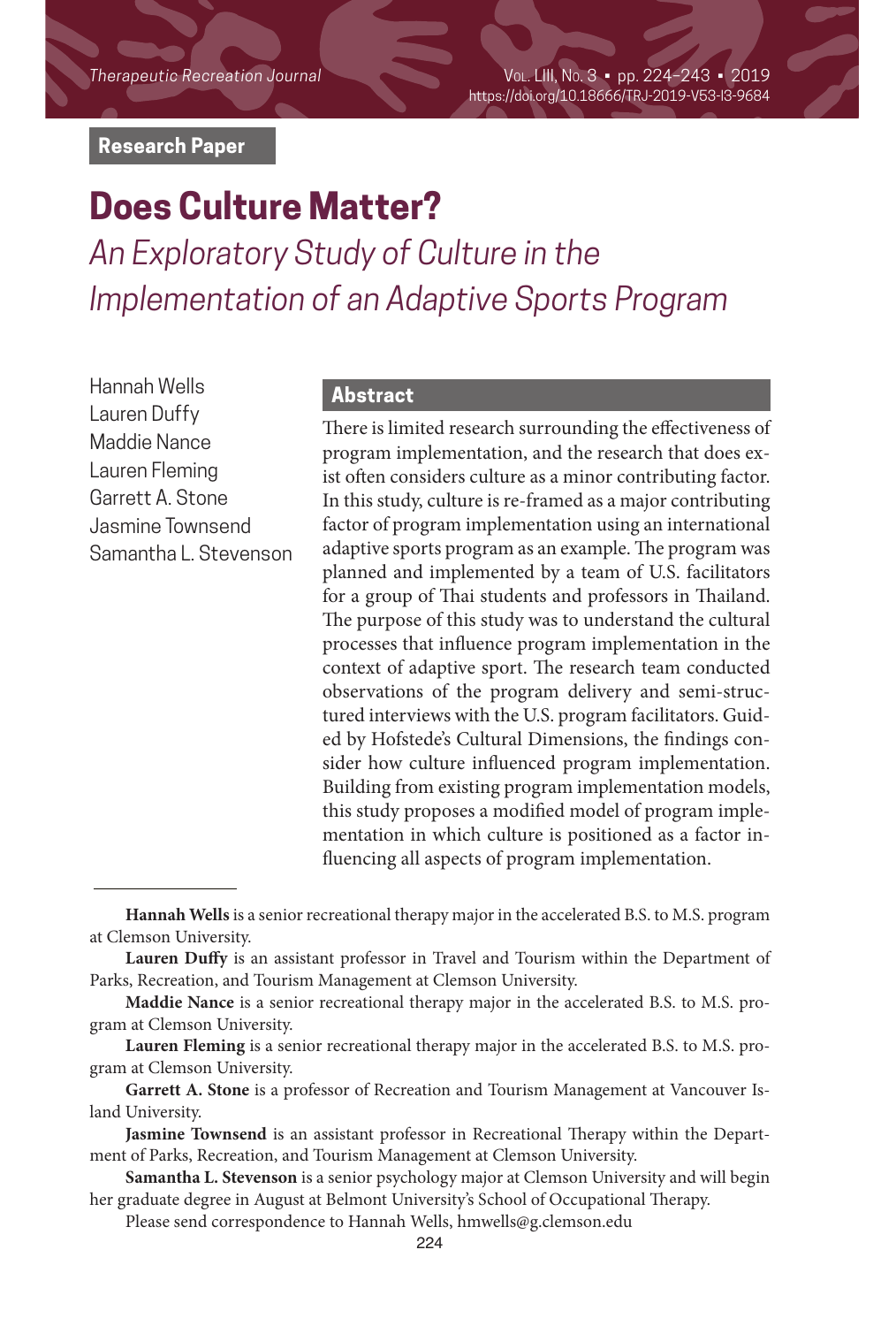### **Keywords**

*Cross-cultural adaptive sports programming, culture, Hofstede's Cultural Dimensions, program implementation, therapeutic recreation*

### **Introduction**

Central to a holistic approach to therapeutic recreation (TR) is the concern of inclusive recreational opportunities where identifying mechanisms for overcoming constraints to participation among individuals with various disabilities is a key focus for practitioners (Skalko, 2009). Adaptive sport is one inclusive recreation modality used in TR (Zabriskie, Lundberg, & Groff, 2005) and can be described as the altering or modifying of recreational or sport activity so that people with different levels of functioning are able to participate (Lundberg, Taniguchi, McCormick, & Tibbs, 2011). This can include, for example, activities such as wheelchair basketball, wheelchair tennis, wheelchair rugby (i.e., murderball), adapted track and field, five-a-side soccer (for individuals with visual impairments) and seven-a-side soccer (for individuals with neurological impairments such as cerebral palsy). Adaptive sport programs continue to grow in popularity as attitudes about disability shift, equipment improves, media coverage of adaptive sports events (e.g., Paralympics) increase, and more certified therapeutic recreation specialists become qualified providers of these programs (Lastuka & Cottingham, 2016). A developed body of literature focusing on adaptive sports programming exists (c.f., Brittain, 2004; Caddick & Smith, 2014; Kiuppis, 2018; Murphy & Carbonne, 2008), yet this line of inquiry is still growing within the field of TR, especially when it comes to international adaptive sport programming.

Recently, scholars have considered the role of program implementation in recreation and leisure program settings (Gagnon, Franz, Garst, & Bumpus, 2015; Morgan, Sibthorp, & Browne, 2016), but still there remains a lack of research related to program implementation quality (Duerden & Witt, 2012). This paper affirms to bridge this consideration to TR and the provision of adaptive sports programs; that is, this paper seeks to understand the factors that influence how well a program is delivered—the quality of program implementation—because when a program is delivered effectively, the desired outcomes are more likely to be achieved. Many factors contribute to the quality of program implementation such as organizational, facilitator, program, and community characteristics (Gagnon et al., 2015), as well as program fidelity, adaptation, and participant responsiveness (Morgan et al., 2016). Within the context of adaptive sports programs, a number of additional factors need to be considered beyond the nature and severity of the disability. These may include the individual's perception of his/her ability, the individual's efficacy in the sport, and other personal, social, and—the focus of the present study—cultural factors, which is especially relevant for programs that are implemented around the world.

Culture, defined here as the collective beliefs, norms, and values that shape human behavior, may affect both the delivery and reception of adaptive sport programming (Kensinger, Gearig, Boor, Olson, & Gras, 2007; Nishino, Chino, Yoshioka, & Gabriella, 2007). Research has examined the idea of cultural mismatch regarding program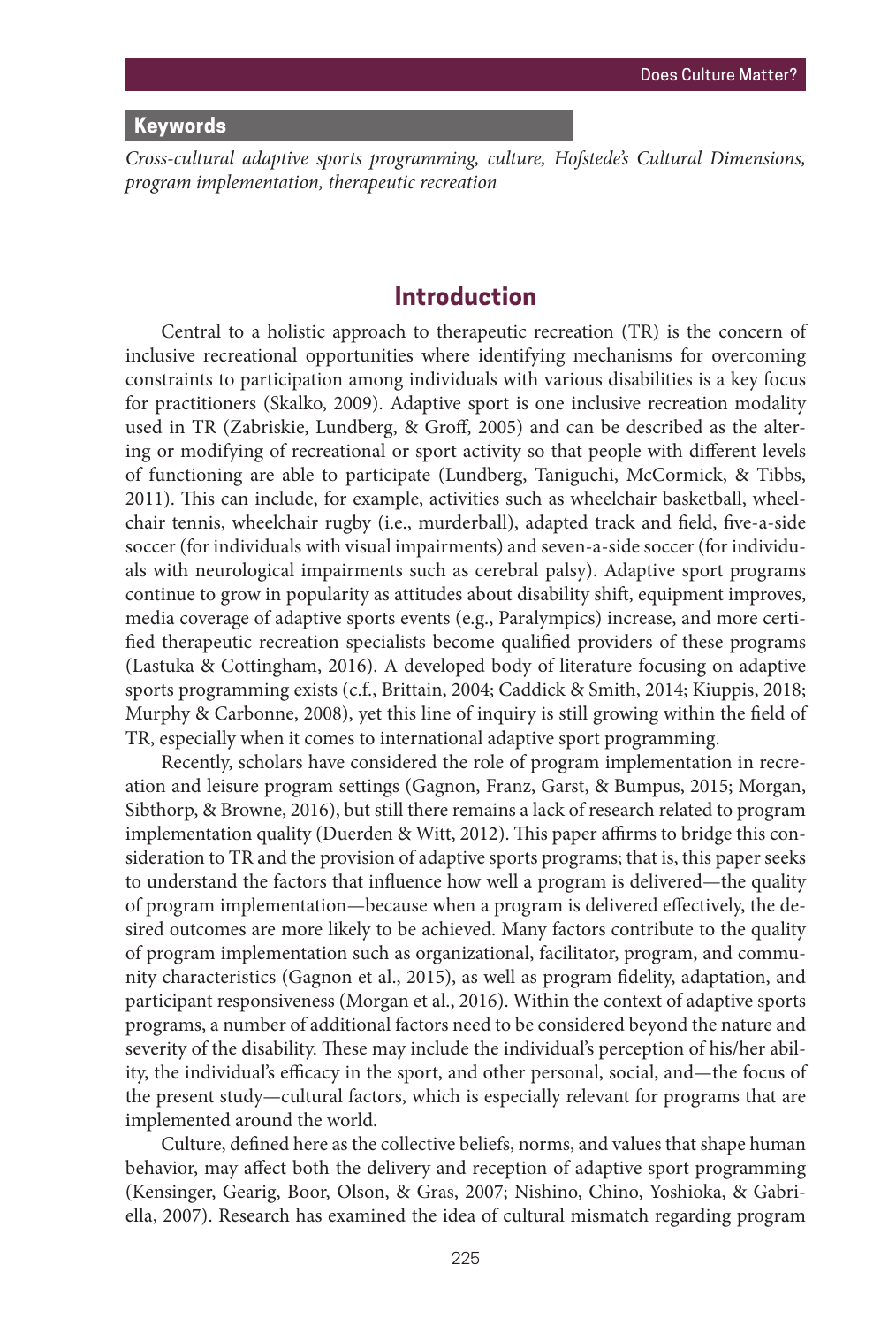implementation (Castro, Barrera, & Martinez, 2004), the issue of community characteristics (Gagnon et al., 2015), and program compatibility with regard to cultural context (Durlak & DuPre, 2008; Kumpfer, Alvarado, Smith, & Bellamy, 2002). In current models of program implementation, culture is typically embedded as a subcategory of community characteristics; however, the authors of the present study posit that culture impacts every aspect of program implementation. Thus, the purpose of this study was to understand the cultural processes that influence program implementation in the context of adaptive sports.

### **Literature Review**

#### Program Implementation

Program implementation has emerged in the extension and prevention science literature as a critical component to the success of a program (putting planning into action) in that program effectiveness and the overall achievement of intended outcomes is dependent on how well a program is implemented (Durlak & Dupre, 2008). Prior to this focused line of inquiry on implementation, program evaluations emphasized summative evaluations of programs while not considering what happened during the actual delivery of the program that could have directly contributed to failure or success. Centered within this research, then, is a focus on factors that contribute to the achievement of *quality program implementation*—which simply refers to how well a program is delivered—including the dynamic interactions between the participants, staff, and program activities (Morgan et al., 2016). Thus, drawing from existing program implementation models (Gagnon et al., 2015; Morgan et al., 2016), this paper considers how organizational, program, and facilitator characteristics influence the overall program implementation quality, which in turn influences participant responsiveness and ultimately, outcome achievement (Table 1). To this end, the ability to reach intended outcomes requires a negotiation of both program fidelity and adaptation within the program implementation phase.

Gagnon and colleagues (2015) considered cultural features of the community within community characteristics as a factor influencing quality program implementation, particularly as it can influence participant responsiveness. Participant responsiveness considers the levels of reception, engagement, interest, and usefulness of the program for each participant in the community (Gagnon et al., 2015). This is particularly relevant in the context of programs designed and planned in one country (or culture) and delivered in another. To this end, it has been noted that when programs are not compatible with the cultural context, participant engagement diminishes (Kumpfer et al., 2002). Community characteristics also include the idea of cultural mismatch regarding program implementation. Castro and colleagues (2004) categorized areas of mismatch between program facilitators (validation group) and the participants (consumer group) in terms of group characteristics including language, ethnicity, socioeconomic status, urban-rural context, and risk factors (e.g., family stability). In doing so, they posited that differences in the two groups effect program implementation quality, resulting in the need for cultural adaptation.

Further research has also found that if there are differences in language or perceptions of disability between the facilitator and participant, the program may not be received well by the participant (Kensinger et al., 2007; Nishino et al., 2007). Kensinger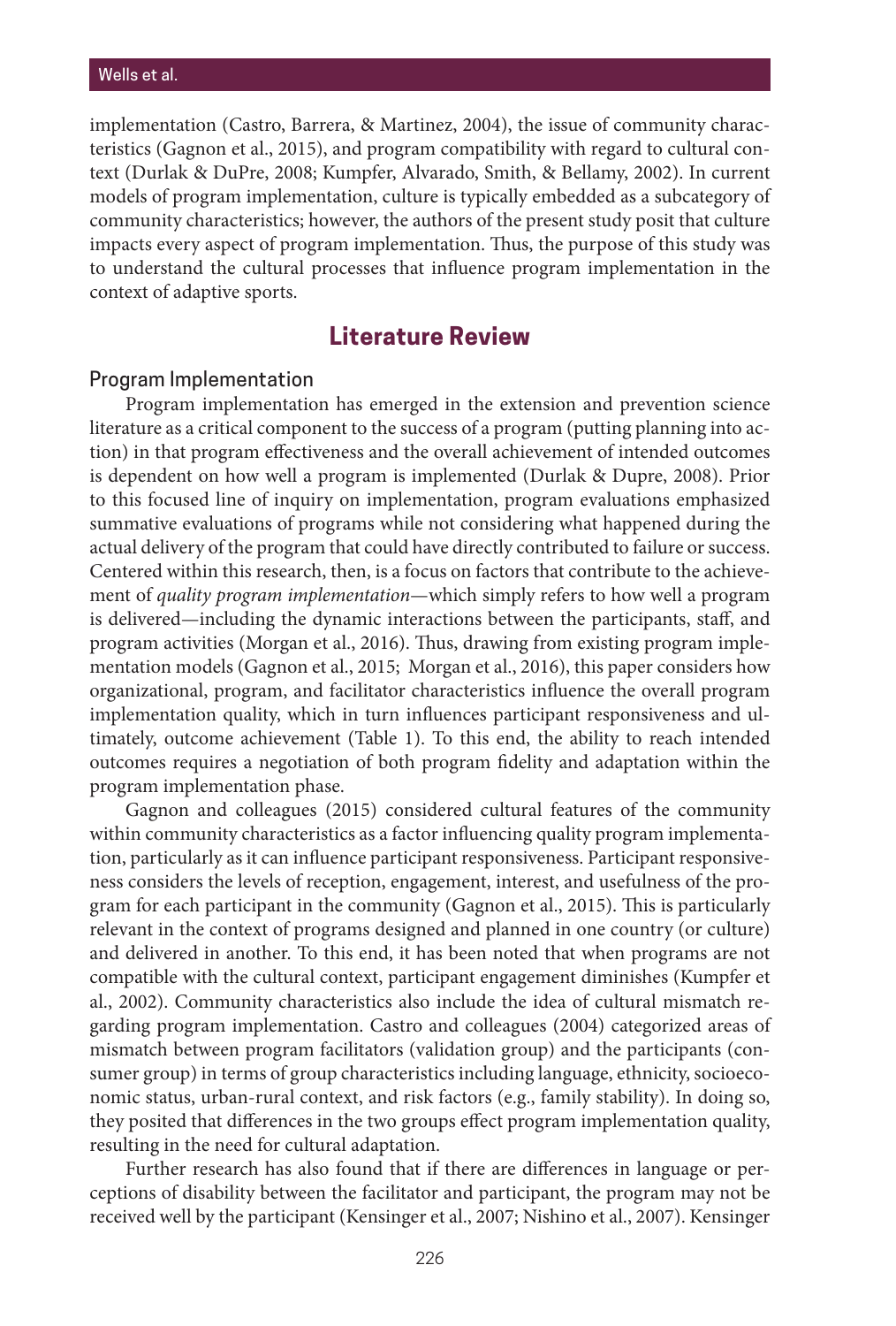# **Table 1**

*Factors Influencing Program Implementation*

| Organizational<br>characteristics | Includes administrative support, technical assistance (e.g., adminis-<br>trative and facilitator training, evaluating the program, and facilita-<br>tor involvement in program planning), financial and logistical support<br>from supervising staff, leadership effectiveness, and organizational<br>capacity (e.g., communication between programmers, buy-in of the<br>community, planning depth, and resource management). |
|-----------------------------------|--------------------------------------------------------------------------------------------------------------------------------------------------------------------------------------------------------------------------------------------------------------------------------------------------------------------------------------------------------------------------------------------------------------------------------|
| Program<br>characteristics        | Considers the complexity, length, and level of appropriateness of<br>the program for the population. Programs that are not designed for<br>the targeted audience, have no clear process nor appropriate out-<br>comes will most likely result in low-quality program implementation.                                                                                                                                           |
| Facilitator<br>characteristics    | Relates to the level of training and buy-in to the program, experi-<br>ence, and competency; their level of buy-in, motivation to lead,<br>support of the program and the outcomes, and their attitudes can<br>influence program implementation. Prior experience can increase<br>the facilitator's confidence, level of comfort leading, and compe-<br>tence, bettering the delivery of the program.                          |
| Adaptation                        | These are changes, which can be positive or negative, made to the<br>program during implementation, either in terms of delivery methods<br>or content itself (e.g., modifying delivery of the original planned con-<br>tent, changing the language of delivery, or changing the location,<br>removing or adding content).                                                                                                      |
| Program fidelity                  | The extent to which the delivery of a program follows the original<br>design. Concerns implementation with regard to maintaining focus<br>on achieving the intended outcomes.                                                                                                                                                                                                                                                  |

Sources: Berkel, Marcio, Schoenfelder, & Sandler, 2011; Dane & Schneider, (1998); Durlak & DuPre (2008) Gagnon et al. (2015); Morgan et al. (2016)

and colleagues (2007) implemented a TR program with refugees who had migrated to the U.S. and found that refugee notions of time and order were much more fluid and laid back compared to the U.S. program providers; the participants would arrive late, if at all. Additionally, Nishino and colleagues (2007) noted the importance of selecting culturally relevant activities that resonate with the community's values (e.g., tradition) in their efforts to develop Fushuki (welfare) recreation resources for the elderly in Japan. The idea of culturally relevant programming expands well outside the realm of recreation and TR programs. Studies have found that the cultural competence of program facilitators is critical to implementation success of rehabilitative correctional programs for indigenous criminal offenders (Gutierrez, Chadwick, & Wanamaker, 2018), and organizational factors related to leadership and structure led to AIDS prevention programming often being culturally irrelevant to African-American women in the U.S. (Archie-Booker, Cervero, & Langone, 1999).

It is also important to note that the notion of disability is rooted in the cultural context, which is discernable through institutional responses of policies and laws (Meyer, 2010). Within TR and adaptive sport, cultural perceptions of disability and sport have the potential to affect participant responsiveness and their experience with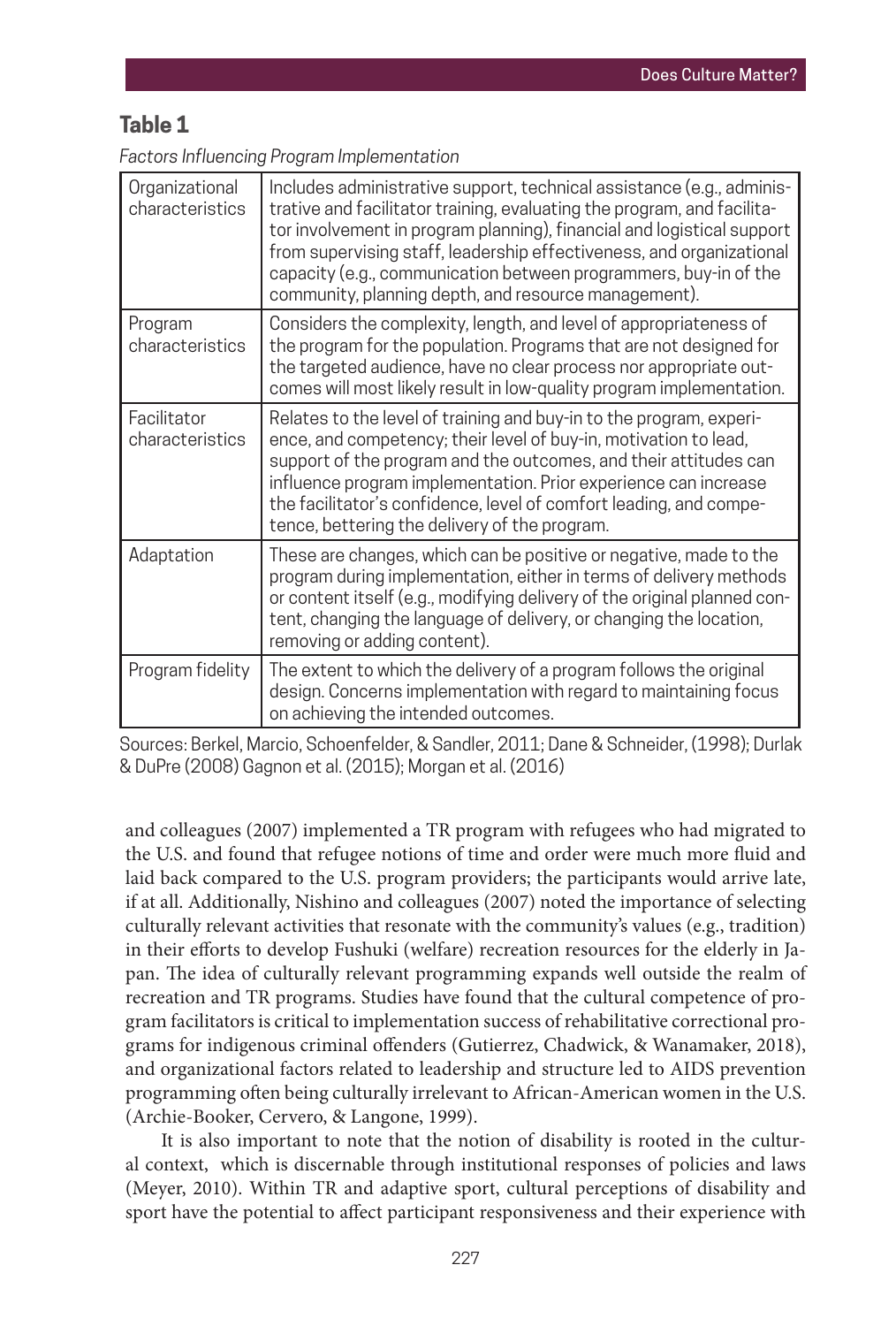the programming (Brittain, 2004). For example, Brittain looked at societal perceptions of disability that manifest through stereotyping and stigma, which may not only serve as a barrier to participation, but can also negatively affect individuals' self-perception and dependency within a sport program (2004). Given the increasing diversity of local communities, global mobility, and increased opportunity for programming internationally, it is vital that TR specialists understand and adapt to the cultural needs of participants which includes developing culturally relevant understandings of disability (Stumbo & Singleton, 2007).

#### Culture and Hofstede's Cultural Dimensions

Culture is a complex term used to describe the shared artifacts, beliefs, customs, knowledge, practices, and symbols that shape normative behaviors and ways of living within social structures such as ethnic groups, families, organizations, or nation-states (Hofstede, 2011; McSweeney, 2009; Weaver, 1986). Culture has also been characterized as the dynamic system by which belonging, identity(s), and meaning(s) are produced and reproduced within these social structures (Boyd & Richerson, 2005). To give shape to the multifaceted concept of culture, Weaver (1986) uses the iceberg metaphor. In Weaver's (1986) illustration, visible or tangible elements of culture (e.g., language, art, music, or dance) form the small and superficial tip of the iceberg, while invisible or intangible elements of culture (e.g., attitudes, beliefs, values, or mind-sets) represent the often larger portion of the berg that lies beneath the water's surface.

This study focuses on national culture while acknowledging that diverse subcultures and transnational cultures exist and influence behavior (McSweeney, 2009; Taras, Steel, & Kirkman, 2016). This position recognizes that national culture is neither static, uniform, nor tied to geo-political boundaries, and that in response to globalization, individual, group, and situational factors can impact individual identification with or divergence from the national culture. Data analysis of this study was framed by Hofstede's cultural dimensions framework (Table 2), selected due to its clear operationalization of dimensions: *Individualism-collectivism, Uncertainty avoidance, Power-distance Index, Masculinity-Femininity, Long-term and Short-term Orientation*, and *Indulgence-Restraint* (Hofstede, 2011; Hofstede, Hofstede, & Minkov, 2010).

Hofstede's dimensions have been used widely across various disciplines but, to our knowledge, have yet to be applied to an understanding of TR programming. In education, Auyeung and Sands (1996) applied the individualism-collectivism dimension to understand influence of students' background on learning styles, and Niehoff, Turnley, Yen, and Sheu (2001) evaluated differences in expectations in the classroom between U.S. and Taiwanese students. Chang, Tucker, Norton, Gass, and Javorski (2017) considered conceptual applications of the framework in adventure programming, bringing to light the important cultural elements to ideas such as adventure and risk. However, the application of the dimensions should be done so cautiously with an awareness of its limitations. Particularly, it is important to recognize that much of the work done to create the dimensions has been in connection to its early roots focused on organizational culture; sampling of individuals has primarily been in a business context—managers, business elites, and of those who generally may reflect a higher socioeconomic status within a country. Hofstede's dimensions in this study allowed for consideration of Weaver's (1986) intangible elements of culture that reflect the more deeply ingrained aspects of culture (i.e., iceberg below the water line).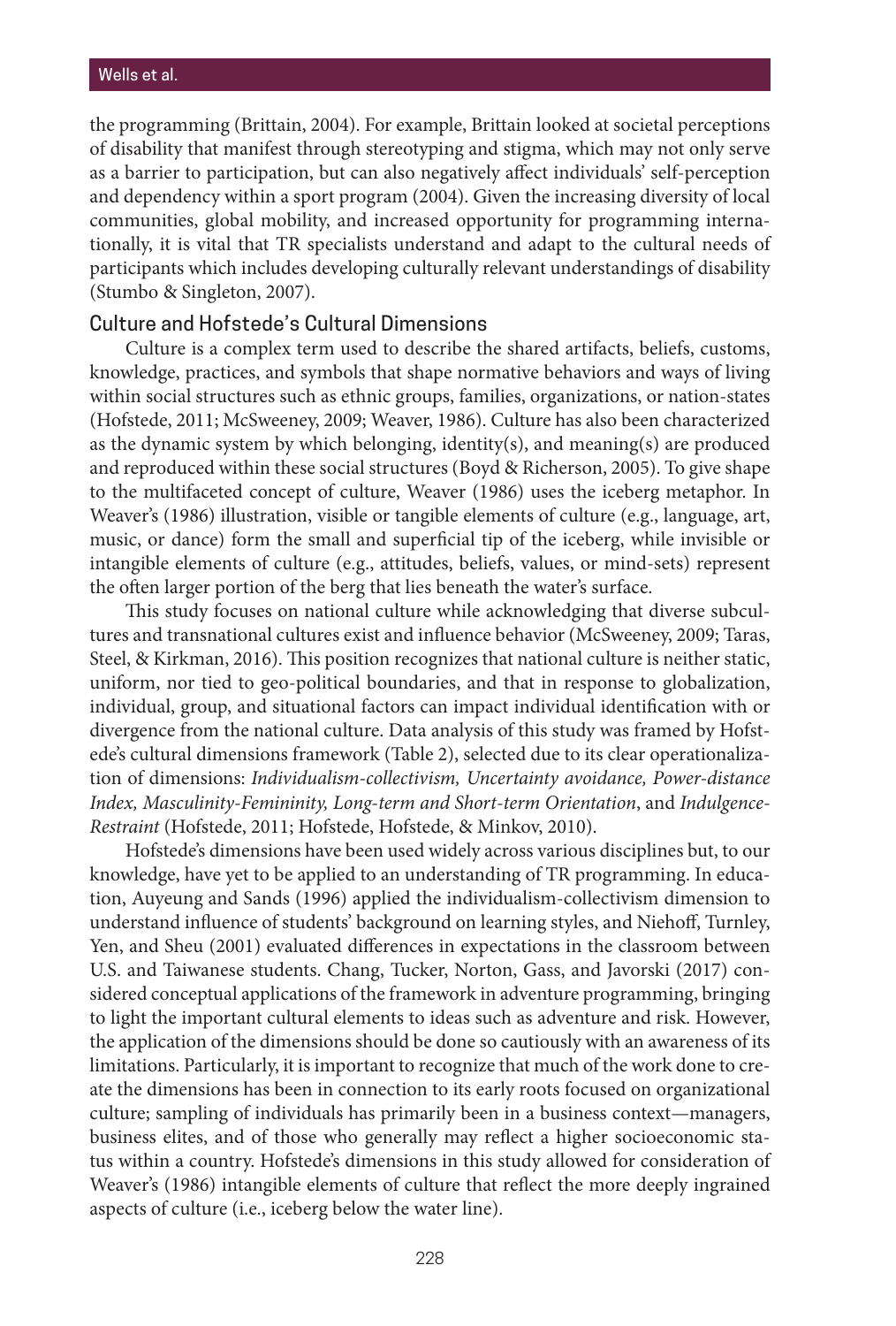### **Table 2**

| Hofstede's Dimensions |  |  |
|-----------------------|--|--|
|                       |  |  |

| Framework                                       | <b>Brief Description</b>                                                                                                                                                                                                                             |
|-------------------------------------------------|------------------------------------------------------------------------------------------------------------------------------------------------------------------------------------------------------------------------------------------------------|
| Individualism-<br>Collectivism<br>(IDV)         | The extent to which individuals/groups prefer more loosely or tightly<br>knit social frameworks. Usually distinguished by a focus on self and<br>immediate family ("I") versus a focus on the whole ("we").                                          |
| Uncertainty<br>Avoidance (UAI)                  | The extent to which individuals/groups accept uncertainty, am-<br>biguity, and lack of social structure. High uncertainty avoidance<br>countries are more likely to enforce strict codes of conduct, rules,<br>and regulations.                      |
| Power-Distance<br>Index (PDI)                   | The extent to which 'subordinates' expect and are expected to<br>conform to the wishes of authority figures; how power is distributed<br>and shared, or not, between individuals/groups.                                                             |
| Masculinity-<br>Femininity<br>(MAS)             | The extent to which individuals/groups value more "masculine"<br>traits such as aggressiveness, assertiveness, competition or "femi-<br>nine" traits such as cooperation, modesty, care. Also reflects how<br>egalitarian a group may or may not be. |
| Long-term,<br>Short-term Ori-<br>entation (LTO) | The extent to which individuals/groups are focused on the future<br>and open to change or focused on past and maintaining tradition.                                                                                                                 |
| Indulgence vs.<br>Restraint (IVR)               | The extent to which individuals/groups feel autonomous or in con-<br>trol of their lives and engage in hedonistic, impulsive, self-gratifying<br>practices or not.                                                                                   |

Additionally, this study also considered Lewis's (2010) work on cultural diversity and categories for understanding macro- and micro-cultures. In his analyses, he considers, but is not limited to, areas where culture differences appear: communication and language, dress and appearance, food and feeding habits, time and time-consciousness, personal space, etc. In this regard, these categories allow us to consider the tangible aspects of culture (i.e., iceberg above the water line). Lewis presumes that behavioral dimensions transcend from national culture and relgion. Still, more emphasis is placed on Hofstede's dimensions in that it does reflect the deeper foundations of cultural influence while Lewis's categories provide areas where culture manifests.

### **Methods**

### Project Background

The purpose of this study was to understand the cultural processes that influenced program implementation in the context of adaptive sport. The study was part of a larger grant-funded research project which utilized a multi-method approach to evaluate the effectiveness of an international adaptive sports program<sup>1</sup>. This program was designed by a team of U.S. TR faculty and students, who are referred to as the facilitation team, over the course of one year.

<sup>1</sup> The National Ability Center (NAC) in Park City, Utah received a grant from the U.S. Bureau of Cultural and Educational Affairs in order to implement international adaptive sports programs in five predetermined countries. Each country was considered a separate project, and TR professionals from around the U.S. were eligible to apply to coordinate each one alongside the NAC.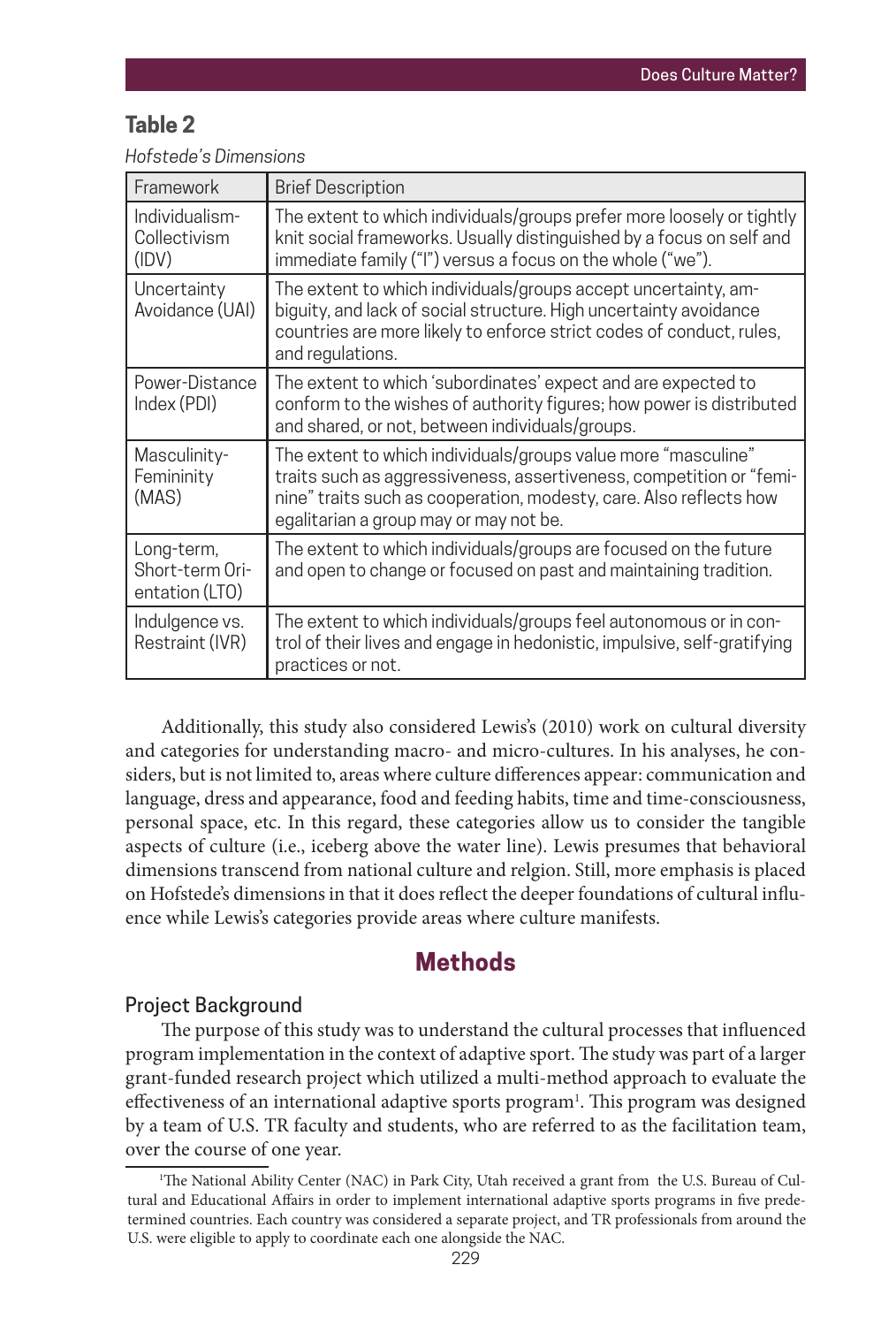The state of adaptive sports programming in Thailand at the time of this study was minimal, with few existing TR education opportunities in the country, and physical education students were receiving little to no instruction in adaptive sport programming or disability-related issues. The goals of the program were to increase adaptive sports awareness and competency, improve attitudes toward people with disabilities, and ultimately provide individuals with the knowledge required to develop a sustainable adaptive sports program for people with disabilities in the area. The program was implemented in Chiang Mai, Thailand, in March 2018 to a group of approximately 50 students and faculty at a local university (henceforth referred to as the "partnering university") studying or working in fields related to physical education. In this regard, the program was designed to cater to an audience already training to become instructors or coaches in sport and recreation, adding to their skill set the ability to provide adaptive sport programming.

The facilitation team was comprised of four coaches who were recruited as content and skill experts in one of the five adaptive sports included in the training program (5-a-side soccer, goalball, wheelchair tennis, adaptive aquatics, archery); four undergraduate TR students who served as assistant coaches in each sport; one graduate student who served as the assistant program director to help with program logistics; and one TR faculty member who served as the program director. The four expert coaches included three Paralympic-level athletes and one adaptive aquatics business owner and instructor of 20+ years; two of the coaches had previously been instructors in similar sports diplomacy programs.

In addition, the program director had an administrative counterpart from the partnering university in Chiang Mai who was responsible for logistics, such as hiring interpreters and securing facility space. To this end, there was a working partnership between the program director and the administrative counterpart that began during the planning phase of the program. This arrangement required higher levels of communication and collaboration to solidify plans. However, as it will be noted and discussed in the findings, the relationship was framed by nuanced power dynamics: the U.S. Program Director had final decision-making authority along with access to the grant funds and other financial resources.

The facilitation team implemented a week long "train-the-trainer" program. Within this, there was a four-day training portion (e.g., content mastery and initial skill development) delivered to the participants, followed by a two-day portion that provided them an opportunity to practice the delivery of the skills they had acquired to a group of local individuals with disabilities (e.g., practice and skill refinement). During the initial four-day training, the participants were split into groups and rotated through the sports where they learned the basic skills and rules of the game in both a classroom and practice setting. At each sport, there was a coach, assistant coach, and translator. The coaches designed and provided translated sport-specific manuals that served as the basis for the programming.

### Situating the Research Team and Data Collection Procedures

With existing program implementation models (e.g., Gagnon et al., 2015; Morgan, 2016) and intercultural frameworks (e.g., Hofstede, 2011; Lewis, 2010) in mind, research team members traveled to Thailand to observe the program and conduct interviews with the team of facilitators. The research team was comprised of one faculty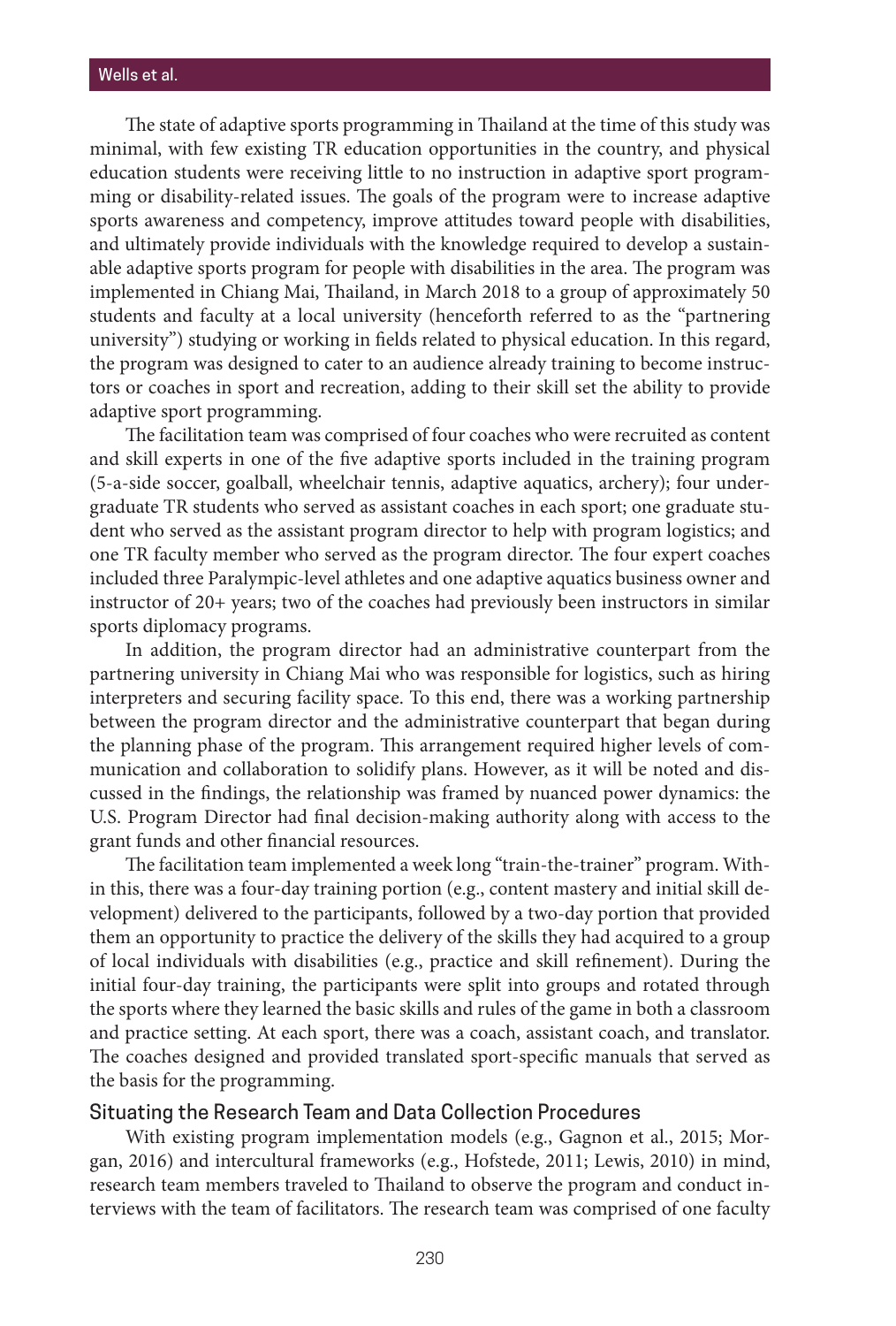member, one graduate student, and three undergraduate students, all of whom were not involved in program development or implementation. However, members of both the research team and facilitation team were involved in the writing of subsequent reports and manuscripts that came from the data (including the present study).

The research team conducted observations during programming, utilizing a program-specific observation guide before transitioning to freehand field notes. Each member of the team rotated and observed each sport and facilitator pair (coach and assistant coach) throughout the program, looking for aspects of culture (e.g., perception of time) and cultural dimensions (e.g., power-distance) that may have impacted the features of quality implementation (Gagnon et al., 2015). Observation has been, and continues to be, a primary method to evaluate implementation, particularly the extent to which the program was adapted or delivered as designed (Durlak & Dunlap, 2008; Morgan et al., 2016)

The research team also conducted semi-structured, in-depth interviews with members of the U.S. facilitation team (*n*=6). These interviews were conducted with the four coaches, the program director, and the assistant director. Three of the interviews were conducted in person, on-site immediately following the conclusion of the program; within the next month, two more were conducted in person, and one was conducted over the phone. Interviews lasted 20-50 minutes, were audio recorded, and transcribed, clean verbatim. The interview guide included questions of what worked, what didn't work, and whether or not changes were made to the program in situ. Additional questions associated with the impact of culture and adaptations made in response to cultural differences were also included.

The research team independently analyzed observations, field notes, and interviews in two rounds: first to familiarize themselves with the data and create initial deductive codes; and second, to explore, review, and develop themes (Braun, Clarke, Hayfield, & Terry, 2019). Patterned after Fereday and Muir-Cochranes' (2006) "hybrid" approach to thematic analysis, round one was guided by an inductive process of open coding, whereas round two was guided by a deductive process and consolidation of themes (see also Creswell & Creswell, 2017). The researchers utilized a codebook in the second round of coding comprised of constructs from existing program implementation models and Hofstede's cultural dimensions. This integration of data-driven and theory-driven coding allowed for new codes to be observed that may not have fit within the existing models (Fereday & Muir-Cochrane, 2006). Moreover, this approach allowed for a more nuanced discussion of cultural influences (e.g., time, communication patterns, etc.) that did not fit "nicely" within Hofstede's dimensions. Following independent coding, the team collectively discussed interpretation of themes.

In addition to triangulating data using multiple data points (e.g., observations & interviews), the research team met with the program director to ensure a rigorous data analysis and interpretation process. Specifically, the director functioned as a "critical friend" (Smith & McGannon, 2018) providing feedback to and challenging the research team regarding their interpretations. This process was less about data verification and more about exploring alternative interpretations of the data. The research team also met regularly prior to and during the program, engaging in a form of reflexive practice by constantly questioning their own cultural stereotypes and assumptions, and by exploring the political and social context in which the study was occurring. Specifically, the team had considered contextual factors such as national-level perceptions of dis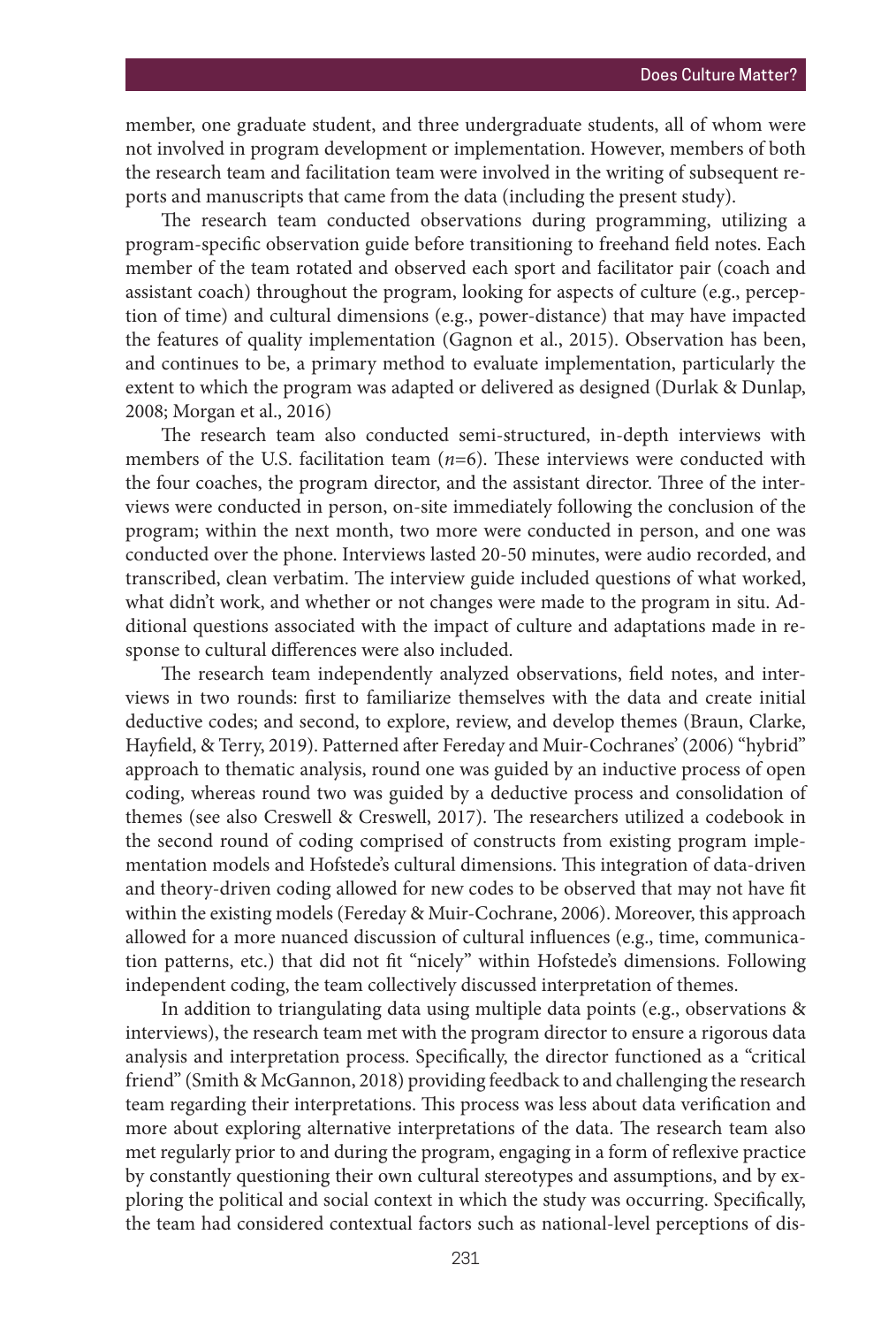ability (and the religious beliefs underlying those perceptions) and national-level educational practices that may have impacted how the program was received. As a result of this process, the research team acknowledged, for one, that national-level cultural perceptions of disability may have less bearing on the rising Thai generation who have greater access to global perspectives on this and related issues. An important limitation of this research, however, is that the data, and subsequent interpretations, only reflect the U.S. perspectives.

### **Findings and Discussion**

This study set out to understand how culture influences implementation of an adaptive sport program in a cross-cultural context; specifically, Thai and U.S. collaboration. The themes that emerged included a focus on communication within the structure of the organization—from communication styles, language, and translation, to program characteristics such as culturally relevant scheduling, issues of group dynamics, and fundamental treatment of individuals with disabilities, as well as the role of the facilitator to adapt to language barriers and draw on culturally relevant examples within their sports.

Thai citizens are more collectivist, feminine, accepting of enduring power differentials, short-term oriented, restrained, and likely to avoid uncertainty than citizens of the U.S. (Marta & Singhapakdi, 2005; Moran, Harris, & Moran, 2011; Pornpitakpan, 1999); however, an important caveat to discussing these findings is that it is important to acknowledge the difficulties of teasing out culture. This study uses national-level cultural generalizations to consider individual cross-cultural interactions. The line between what is personality and what is cultural influence is fuzzy at best, recognizing that even personality can be largely a product of culture. Nonetheless, the value in the findings below is to capture the idea that cultural processes are always at play and we must plan for them in cross-cultural programs. The findings are followed by a discussion of the implications for professionals working in cross-cultural TR settings.

#### Organizational Characteristics

Organizational characteristics represent the aspects of program implementation that have to do with logistical planning, technical support, organizational structure, and leadership; past studies have found a direct correlation between the overall quality of program implementation and organizational characteristics (Durlak & DuPre, 2008). This research identified several ways that culture interplayed with organizational characteristics, particularly related to communication (e.g., communication styles, language, and translation) and power structures (e.g., hierarchical, top-down leadership), which created challenges associated with program implementation. For example, regarding communication, translators were an important aspect of successful implementation. To this end, though translators were trained in Thai-English translations, they were not as prepared for the technical sport-specific language required by the program, nor were they familiar with the disability-specific language. Given the centrality of translating knowledge and skills delivered by the facilitators to the participants, effectively transmitting the facilitator's message was important to the overall success of the program. This issue may be seen as a technical component, where in a cross-cultural programming context, translators must be incorporated into the program design and in some cases, receive their own training prior to program implementation. For example, Tom, the coach for soccer, explained how his translator,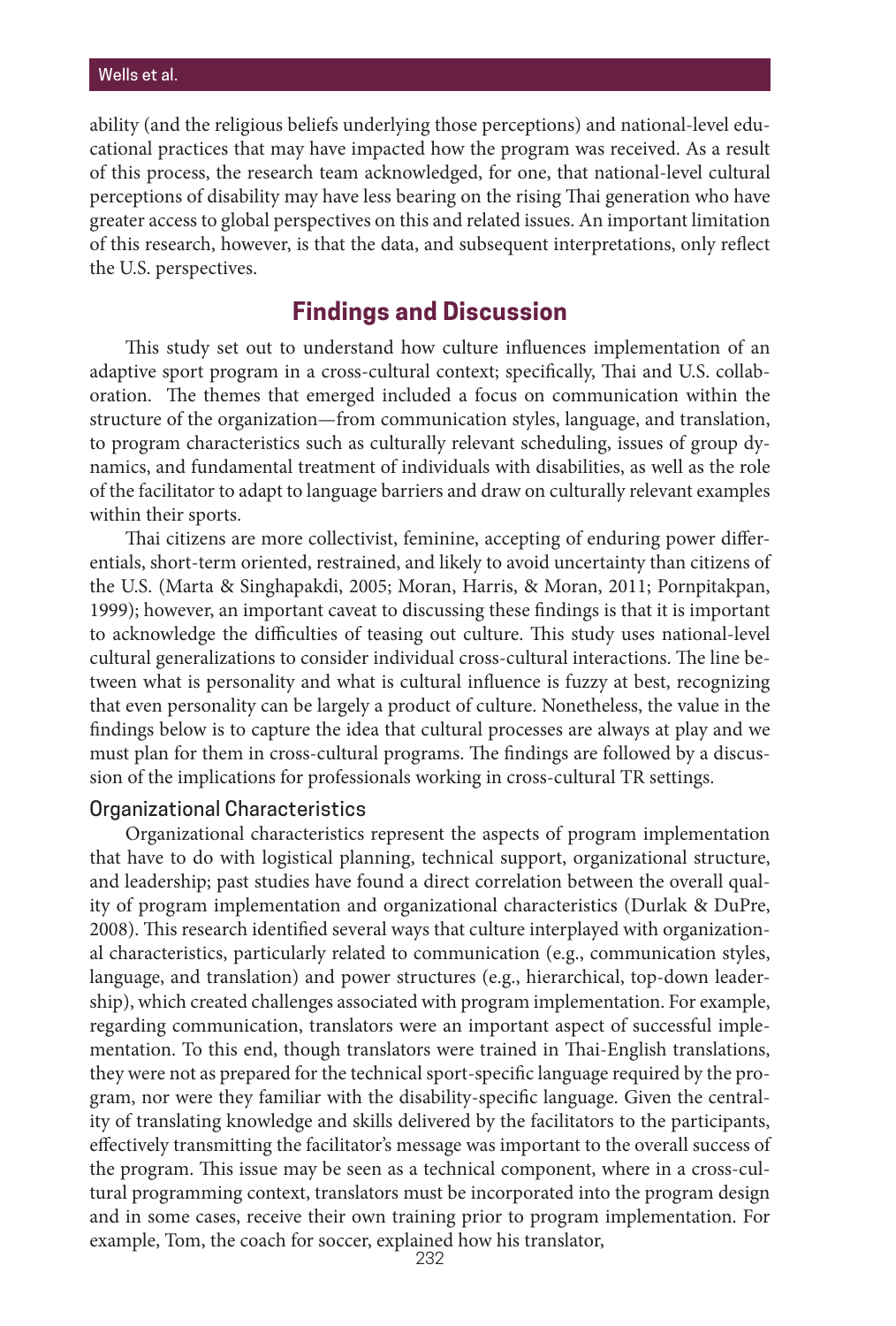"...didn't know soccer at all, so the first day was a learning experience for her because she didn't know the terminology. But she went home and looked up some stuff with my sports manual and then she could do it [on later days]."

Ensuring that the translators read the sport-specific manual was a simple technical step that helped address this issue. However, in some cases, translators appeared to be hesitant to provide assistance when further clarity in the translation may have helped work through the delivery of certain aspects of the program. In other cases, it was noted by the interviewees that the translators simply did not repeat the facilitator's message to students or ask for clarifications. Both instances may reflect a deeper aspect of culture, something that is often referred to as *saving face*. Derived from various dimensions of Hofstede's model (e.g., uncertainty avoidance, short-term orientation), saving face is seen as a main effect of culture where in some contexts—particularly East Asian cultures—there is a high level of importance placed on controlling the expression of emotion in order to avert public humiliation (Pornpitakpan, 1999; Stein & Ohler, 2018). What results from this cultural norm of non-emotion, is that in cases where embarrassment might be felt or if there is a lack of understanding something, communication breakdowns occur.

A similar example occurred with Ashley, the coach of goalball, who described her frustrations of how the translators' efforts to save face influenced facilitation. She stated, "For the first two days, we didn't have a proper translator who understood the sport...they didn't ask questions so they could properly explain it to the students." During the specific goalball session that Ashley mentioned above, the research team observed and interpreted that the behavior of the translator seemed to reflect confusion and may have resulted in reduced confidence in translating the instructions for the participants. Despite this perceived misunderstanding, the translator didn't ask clarifying questions and Ashley did not clarify. The translator may have been hesitant to ask clarifying questions in order to save face, and once the facilitation began, Ashley stopped it to re-explain because it seemed as if the participants were unclear about the instructions.

Finally, this was also noted within communication of the larger program planning process between the program director, Jordyn, and her counterpart, Ann, who was in charge of logistics in Thailand. From Jordyn's perspective, Ann "...didn't ask for help*,*" potentially to save face. What is important to note here is that these behaviors may reflect part of a larger pattern of behavior that resulted in different communication styles. Americans, based on their cultural communication norms, expect others to ask for help if needed and seek clarification if confused; cultural norms within Thai communication focus on maintaining face. Further instances of cross-cultural communication breakdown were evident. Take for example, the following perspectives from Jordyn, who stated that, "there were lots of communication barriers. I went 6 weeks with no communication from our Thai partners." Similarly, Elise, the assistant program director, made comments about administration difficulties that matched those of Jordyn's. Elise reflected that "...there were a lot of unknowns going into it because Jordyn's counterpart didn't relay a lot of information to us. It wasn't weeks or months in advance, we had to figure things out the day we got there."

These quotes parlay a certain sense of frustration among the U.S. facilitation team; however, perhaps they equally demonstrate the underlying issues of culture at play and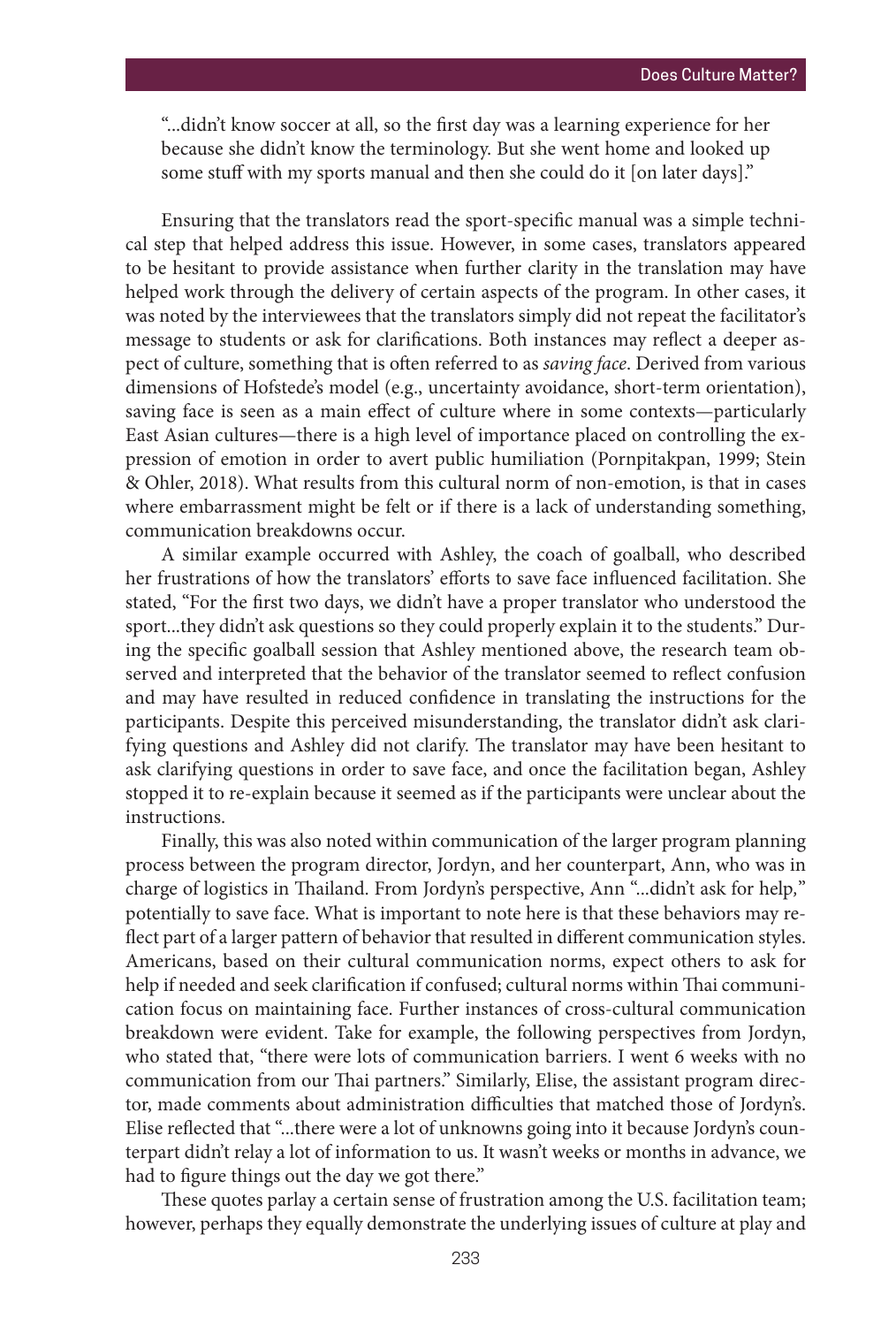how they potentially led to misunderstanding on both sides. The U.S. planning team had certain expectations for how their counterparts should approach the planning, based on their collective experience with program planning in the context of their own cultural norms and the behaviors they have come accustomed to perceive as acceptable. The Thai counterparts did not exhibit these culturally subjective behaviors that the U.S. facilitation team expected. While the research team did not interview the Thai counterparts and thus cannot directly speak to their perspective, based on observations and literature-based knowledge about culture, it is possible that in Thai culture, their subjective acceptable behavior for approaching professional endeavors such as collaboratively planning a program does not match that of the U.S. As Lewis (2010) suggests, work habits and practices, as well as attitudes toward work vary across culture.

In addition to a broader saving-face mentality, one cultural explanation of what is perceived to be a "non-response" in communication efforts could relate to the different cultural approaches toward authority. In considering the difference in power distance, where the U.S. generally has a low power distance and Thailand generally embodies a high-power distance, this can lead to issues in communication flow vertically through an organizational structure. That is, communications and decision-making were often directed from the program director who was perceived to be in an authoritative position, even over the Thai counterpart. For example, Jordyn indicated

Ann was my counterpart so she ruled all over there…. everything had to go to her, and she wouldn't respond. So I would email her assistants directly and say that I needed this done, but then she would respond to me after I emailed her assistants.

It is important to note how the partnership was established when reflecting on the relationship between the U.S.-Thai counterparts. Though the program director partnered with a local institution, the program was funded by a grant that placed the power into the hands of the U.S. program director in terms of final decision-making and financial considerations. How the program director's communication was received could be filtered through perceived power distance resulting in a situation where the program director did not receive questions (and was never questioned). Many of these cross-cultural communication issues have been considered in global management literature where culture becomes central to management practices to avoid miscommunication and ensure efficient productivity (e.g., Moran et al., 2011; Ting-Toomey et al., 2005).

On another occasion, Jordyn described an experience during the planning process by reflecting that she

...shipped the goal balls over there, and... FedEx couldn't find the [local school]…. I emailed Ann and was like I really need you to respond to this email today because FedEx was going to ship it back to London. So I got on Facebook and messaged her and told her to check her email and within 12 hours it was figured out.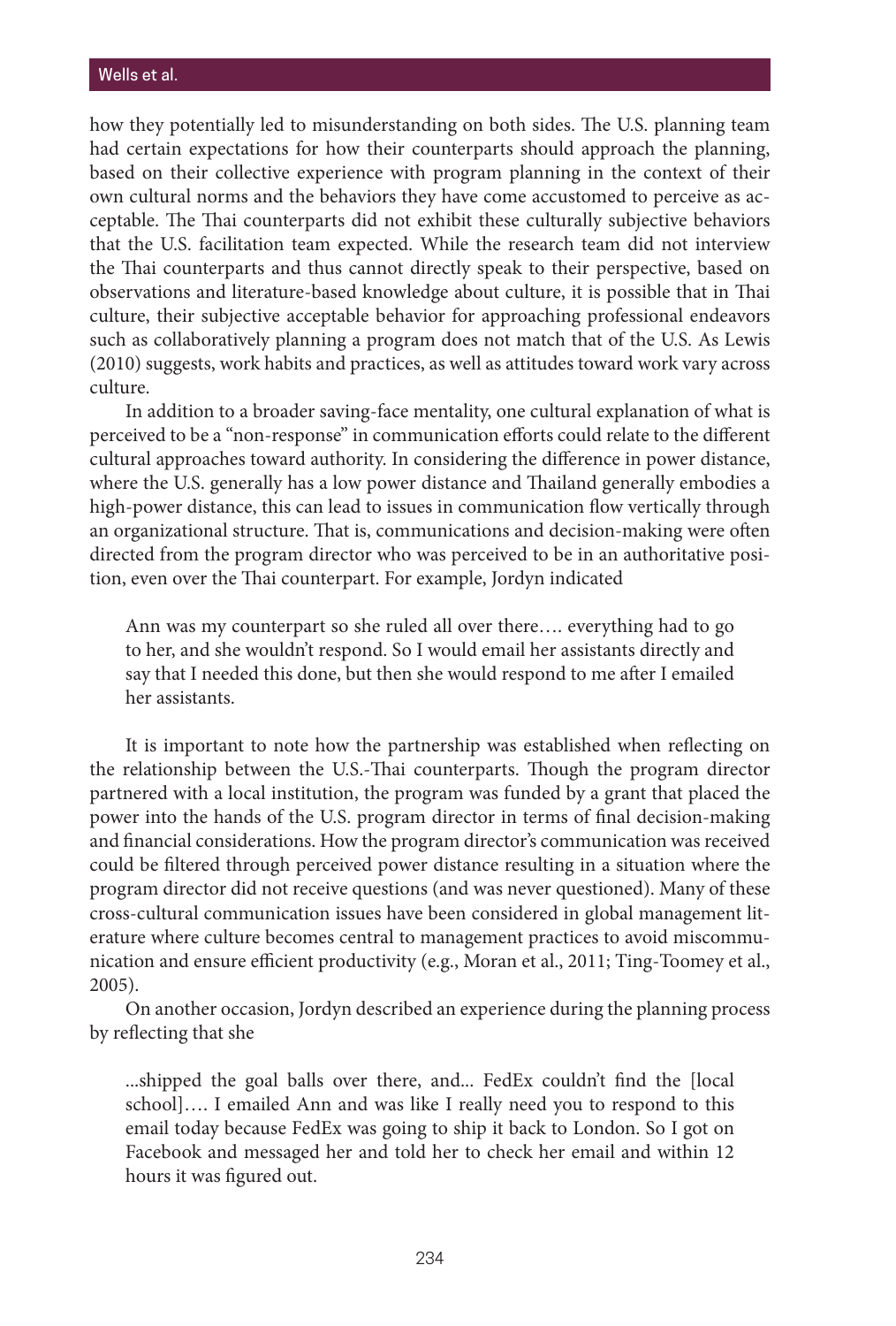This may be an example of an apparent cultural difference in perception of professional communication etiquette; there were different expectations in email response times, and in this case, informal communication methods such as Facebook messenger became necessary and seemingly more effective. How we communicate is culturally bound, and goes beyond language to include how we interpret communication (Ting-Toomey et al., 2005). Simply, what we may consider appropriate communication modes (or effective communication) may be perceived differently across cultures. Further, *lost in translation* is not just an issue of language barrier but also includes the deeper interpretation of communication and meaning of communication (Orasanu, Fischer, & Davison, 1997).

#### Program Characteristics

Program characteristics include factors such as how appropriate a program was designed for the participants, including length and complexity, as well as structured outcomes and thought-out processing (Gagnon et al., 2015). The implementation structure of the program appeared to have been effective in this study, despite the organizational and administrative challenges. However, the timing of the program had a major impact on implementation quality in that the program coincided with an academic break, which made attendance challenging. Planning should align with the host culture's calendar, rather than the U.S. institution's schedule.

Group composition also had an impact on implementation due to cultural values tied to teacher-student relationships, as well as cultural norms regarding age. The participants in the program included students and faculty from the same Thai university. In many cases, including during one of the soccer facilitations, these faculty took the lead and students deferred, which was reflective of the high power-distance relationships between faculty and students in Thailand. During the interviews, Tom specifically mentioned noticing this, and reported that the facilitators then asked that the faculty step back and let students learn and practice the skills as well.

With regard to program structure, views about time were different between participants and facilitators. Culturally constructed, time may be viewed strictly where being "on time" means promptly at the scheduled time, compared to a more casual approach to being on time (e.g., "on time" meant being in a certain range of the agreed upon time; Moran et al., 2011). In this case, participants showed up late to training sessions, at least in the view of the U.S. facilitators. However, because the program was designed with the U.S. perspective of time in mind the tardiness of participants compromised salient elements of the program design (e.g., fidelity) due to less time for training delivery. On this issue, Jordyn said

...first day, I said be back at 1… it was 1:30 and no one was back from lunch, my interpreter was there and was like this is totally the Thai way, so if I need students to be back at 1 I tell them to be back at 12:30. Yes, I didn't know that there was American standard time and Thai standard time.

Cross-cultural programs must create a schedule that can adapt to deeply ingrained perspectives toward time. Further, there are cultures that also have more standardized breaks in the day where it is typical to leave school or work to go home for a longer lunch and rest time. Programs should consider these cultural daily routines in the planning process.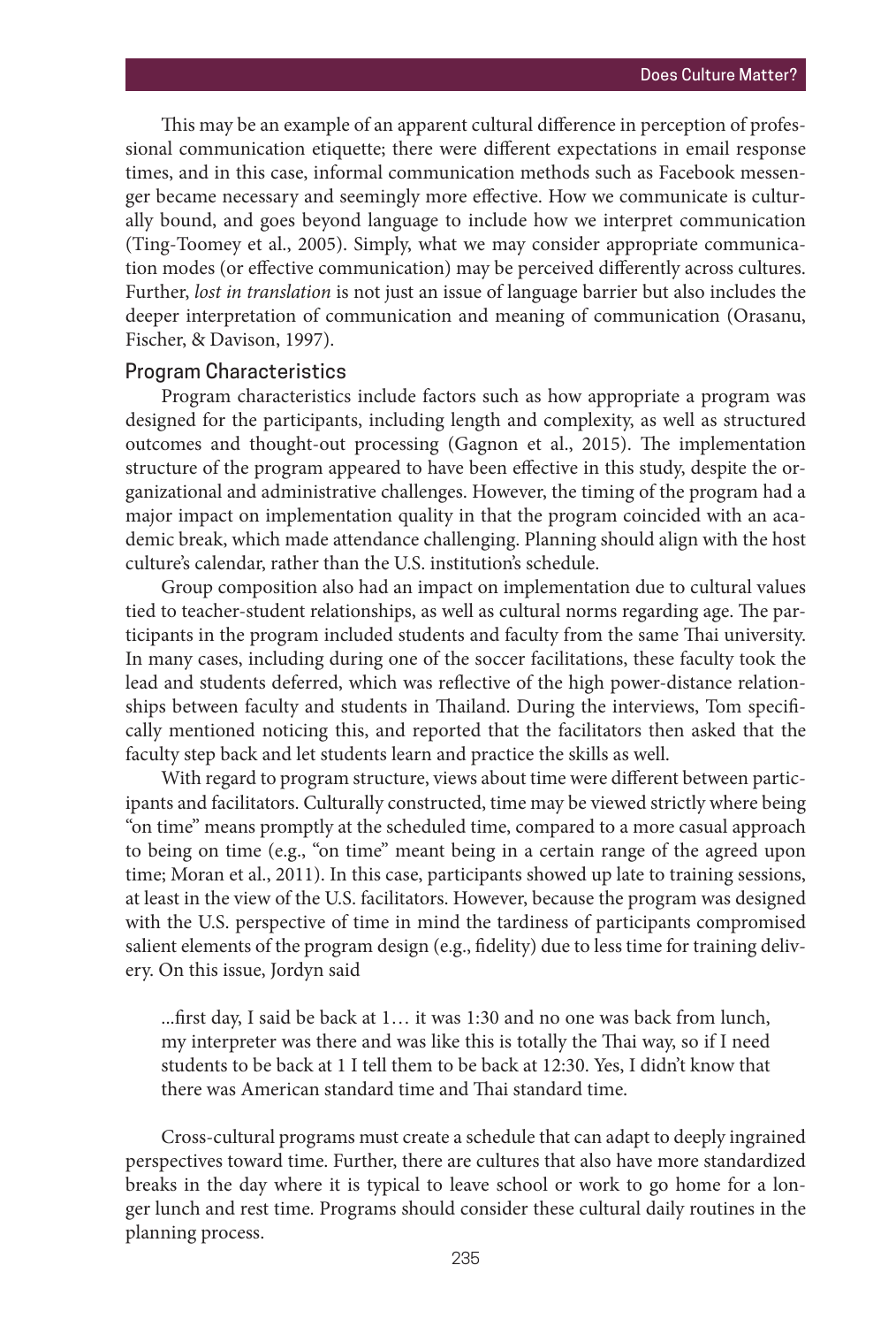Likewise, it was observed and reiterated by interviewees that participants seemed to treat individuals with disabilities as fragile and child-like. Ashley highlighted how some of the Thai students treated the participants with disabilities, saying

They were very surprised that there were different levels of blindness. So they led everybody as if they could not see, even if some of those people could see a little bit….and in the U.S. to guide somebody, we use elbows. Here they hold hands…they were doing things for the [people with disabilities] like putting on the blindfold for them instead of handing them the blindfold and telling them to put it on.

The literature is replete with evidence that suggests perceptions toward disability are socially and culturally constructed (c.f., Daruwalla & Darcy, 2005; Esmail, Darry, Walter, & Knupp, 2010), which influences these interactions. While part of the goals of the program are to raise awareness towards disability, preparing the U.S. facilitation team for the cultural differences towards disability would have helped advance the programming.

### Facilitator Characteristics

Facilitator characteristics address aspects such as attitude, buy-in, leadership initiative, experience, and skill (Gagnon et al., 2015). This adaptive sports program used coaches and assistant coaches as the direct facilitators of the skills-based training. The coaches were content and skill experts in their specific sport domain, and assistant coaches were TR students that are learning how to work with people with disabilities. A coach and assistant coach were paired together in each sport, but also worked together in advance of the program to plan out the actual delivery. However, many of the interviewees noted that they received little training on Thai culture, sports, learning, perceptions, and laws related to disability, or how to work with a translator to deliver content. Facilitators felt additional cultural training would have prepared them to further the program's intended outcomes.

One of the administrators observed that program implementation may have been better and the Thai participants may have been more receptive if facilitators had more opportunity to get to know the participants and their culture prior to program implementation, connecting across cultural lines. This reflection on planning efforts (i.e., more time to build a relationship) mirrors that Thais tend to desire personal relationships prior to formal, business relationships (Pornpitakan, 1999). The greatest success seemed to come as translators and facilitators built a deeper relationship and had sufficient time to learn how to communicate with one another, in addition to communicating with participants. When discussing the experience of communicating with his translator, Tom talked about how he worked through the language difference to build a relationship by learning some Thai. Specifically, he said

... learning the basics of their language that related to my sport and ...counting 1 to 10 really helped, because I could say that they have 5 minutes left to get what they needed to get through and that kind of thing.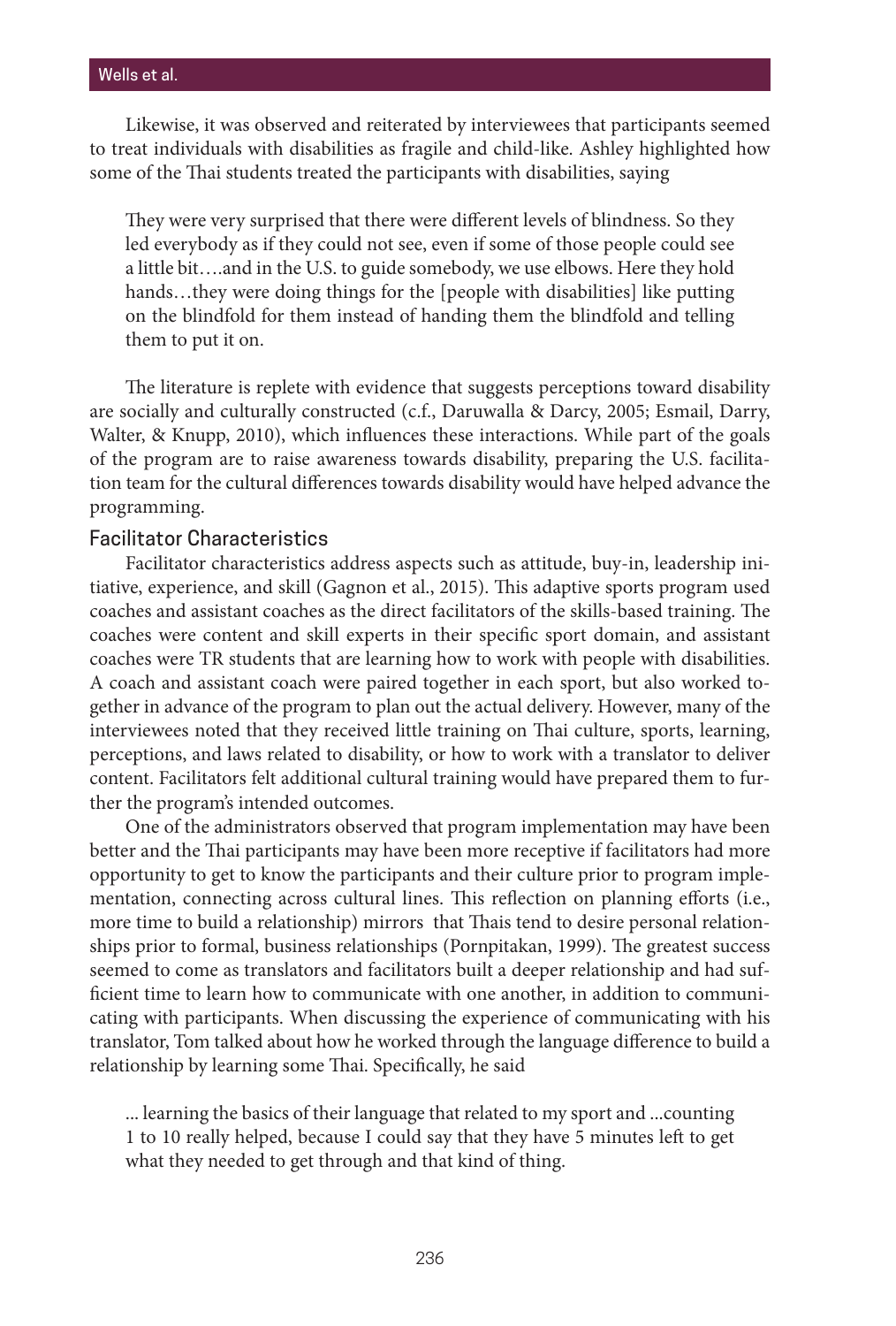Researchers observed throughout the program that facilitators who adopted more authoritarian teaching styles appeared to be well received by participants. The participants seemed to appreciate the direct, instructor-led approach (reflective of high power distance cultures); this reflects the norms discussed by Gunawan (2016) who examined culture within higher education in Thailand and noted several cultural dimensions that influence teaching and learning in the Thai classroom. Likewise, while fun and laughter were part of the learning process, facilitators also observed an intensity in students that they mirrored by stressing the seriousness and importance of what was being taught. Gunawan also noted that the collectivist nature of Thai individuals results in an avoidance of difficult discussions and sharing of individual opinions. Similarly, the feminine qualities of Thai culture imbue an exaggerated degree of politeness and quietness. In many cases, humor is used to avoid difficult conversations, remain polite, and save face. Tom also reflected that "They [Thai participants] are really into learning something new. I think also as a coach or a teacher, to teach them kind of putting that feel on it that it's serious so they know the sport also really helped them learn."

#### Program Fidelity and Adaptations

Program fidelity and adaptations, while two separate categories, are interrelated; fidelity is based on how closely the program went as planned, while adaptations are changes made during the program. Fidelity decreases when adaptations increase, regardless of whether those adaptations are positive or negative (Gagnon et al., 2015). Facilitator, program, and organizational characteristics all connect to fidelity and adaptations.

In terms of facilitator characteristics, more experienced coaches who had been involved with prior iterations of the program<sup>2</sup> felt that the program was delivered as designed when compared to past programs. Newer facilitators seemed more attuned to implementation challenges and cultural barriers and subsequently made a number of adaptations.

 In order to compensate for program characteristics, facilitators made changes to make the program more appropriate for the audience. For example, to overcome language and translation issues, facilitators made the following adjustments: broke down messages into simpler, shorter sentences; learned and used Thai vocabulary; slowed down speech and paused to allow time for translators to process and disseminate the message; utilized manuals, visuals, and demonstrations; communicated with hand signals and body language; or used local sports as relatable examples.

Others made small changes to their program plans to accommodate the shorter training periods due to the perception of time. Overall, during the program, facilitators adapted to overcome certain language and cultural barriers during the program, but felt that they maintained program fidelity to the extent necessary while working towards the desired outcomes of the program.

In terms of organizational characteristics, when it came to addressing the cultural differences toward time—how the U.S. perspective is to be "on time" compared to a more fluid notion of timeliness, the program director had to make new rules toward attendance. On the first day, attendance was not taken both before and after lunch, but to protect program fidelity (and amount of time in program sessions), the program

<sup>2</sup> This adaptive sports program has been occurring since 2006 using the same "train-the-trainer" model. Approximately 12 different programs have been implemented in Thailand, Indonesia, Mexico, El Salvador, South Korea, Myanmar, Vietnam, Laos, and Cambodia.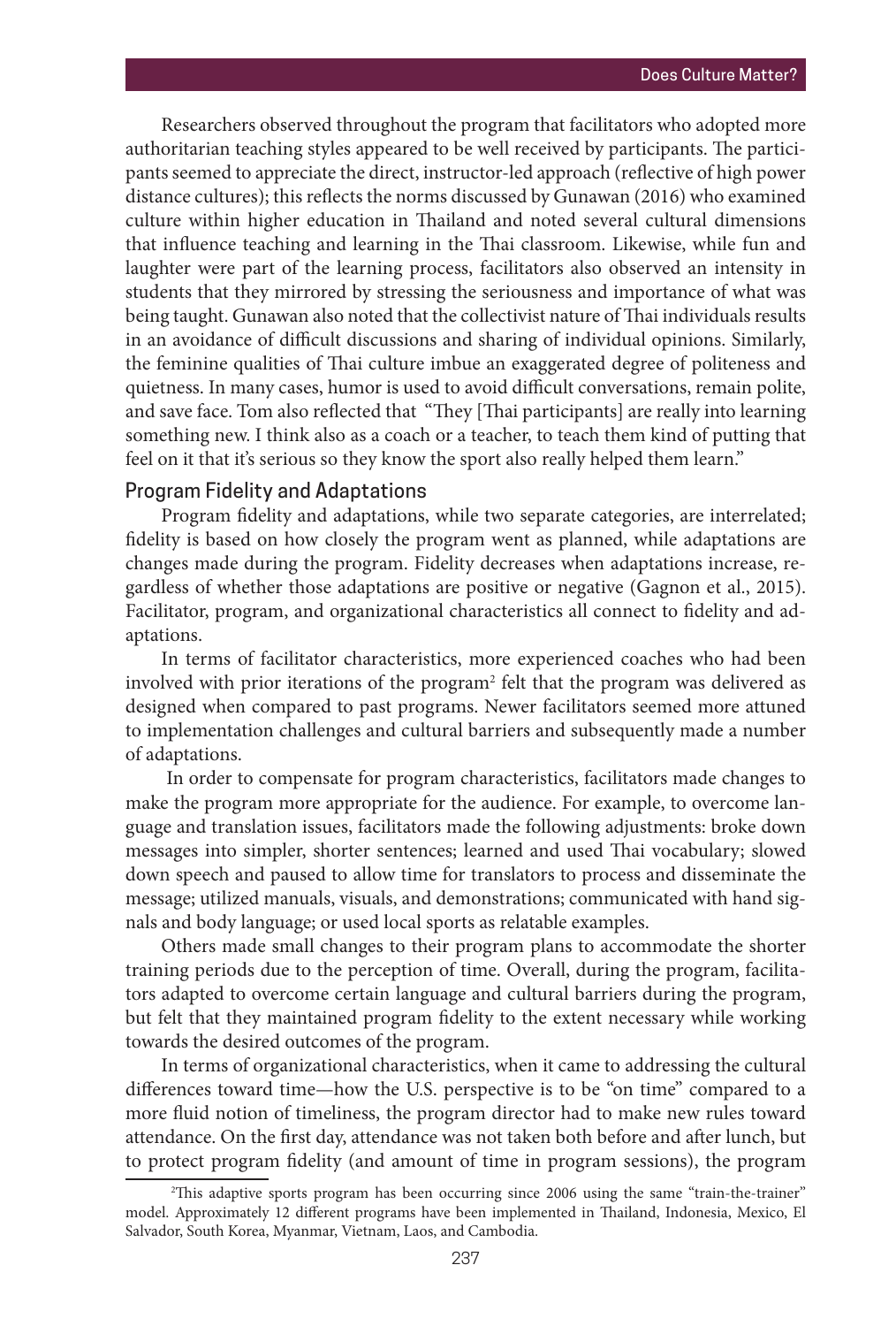director modified the protocol for each coach/assistant coach to take attendance twice a day for the rest of the program. Further, to address declining attendance rates over the duration of the program, facilitators announced that to receive their certificate of completion at the end of the program, participants had to be on time and stay for the duration of the sessions. This slight adaptation helped maintain fidelity of the program by ensuring participants received as much of the programming as possible by making this policy as a logistical modification.

#### Participant Responsiveness

Participant responsiveness refers to how engaged the participants are in the program, as well as how relevant the program is for those participants (Gagnon et al., 2015). On the first day of the program, many facilitators were concerned that participants were neither engaging with nor understanding the material. Specifically, facilitators reflected that participants seemed somewhat reserved in the classroom settings and struggled to transfer instruction in the classroom to application in the court, field, or pool setting. Many noted that participants asked few questions, which was interpreted as a sign of disengagement. However, put into the cultural context, this behavior reflects the norms of a learning environment that result from high uncertainty avoidance and power distance. For example, as a result of Thai culture having high power distance, teachers are highly respected and considered the *authority* of knowledge (Gunawan, 2016). As a result of this, students rarely ask professors questions directly and often remain quiet to show respect, making active learning almost impossible to implement in this context. Facilitators misinterpreted participant responsiveness because they were not considering the cultural context of the behavior; future programming should incorporate into the training what is the culturally appropriate response from participants.

One exception to this observation provides a stark example of the role of culture on participant responsiveness. Male Thai participants who were working on water transfers in the pool were very reluctant to transfer females into the water. The close contact required for this particular maneuver challenged their notions of modesty. These concerns were overcome, somewhat, when facilitators made it clear that water transfers with members of the opposite sex would be a reality in their future as adaptive sport programmers (shifting from the cultural norm associated with short-term orientation toward long-term orientation). Interestingly, participants seemed to respond best to a specific facilitator who had a more authoritative demeanor. They even gave the facilitator a nickname that related to words such as strong and powerful in the U.S. Participants also responded differently when the school administrators came to observe the trainings (e.g., more sober demeanor; indicative of high power distance).

#### Modified Model of Cross-Cultural Program Implementation

The data support the notion that culture impacts program quality, fidelity, and adaptation as well as participant responsiveness (Figure 1). Specifically, instead of considering culture in an independent dimension of 'community characteristics', this modified model draws out culture to be a more holistic factor that interplays in every aspect of program implementation.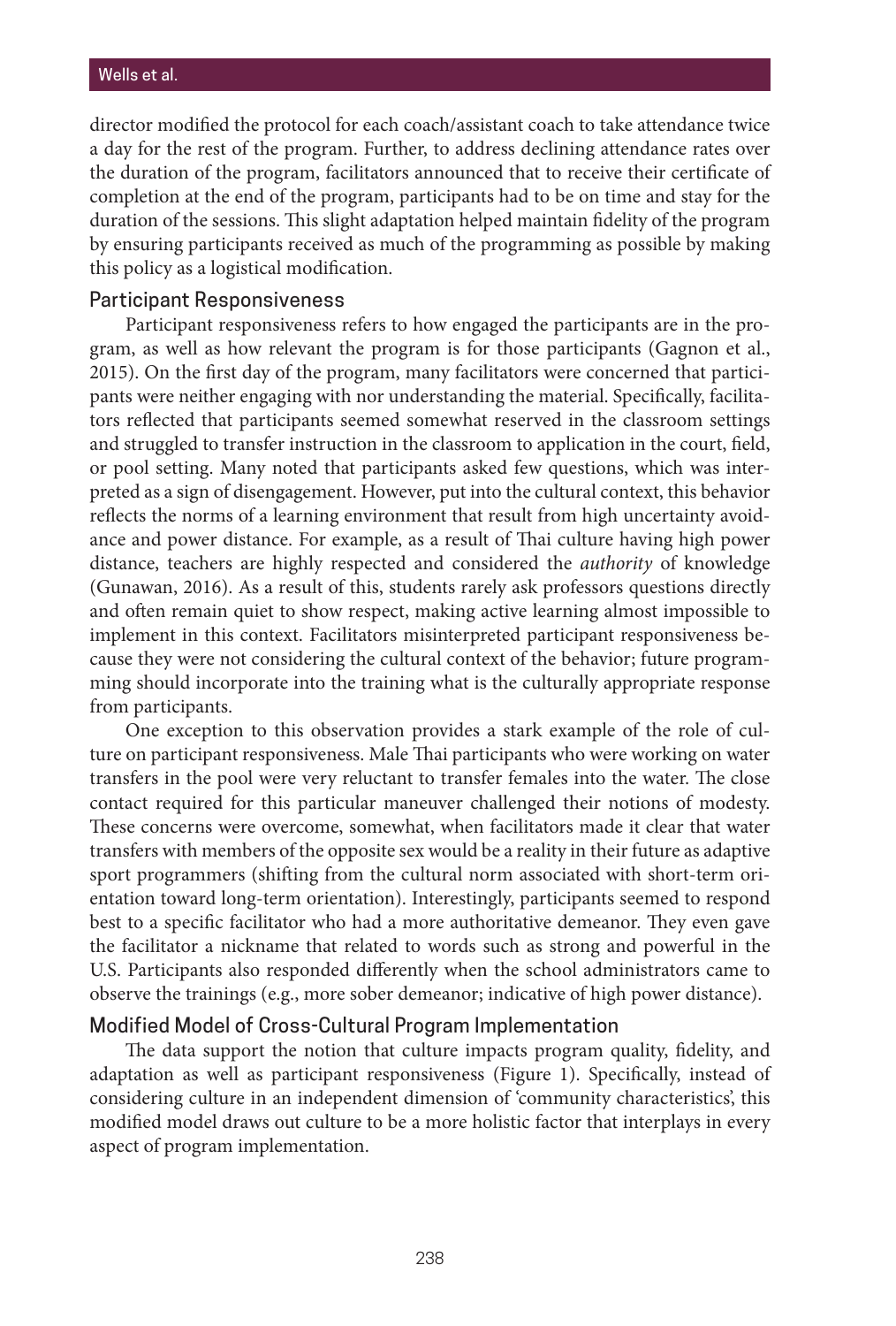

**Figure 1.** A modified model of cross-cultural program implementation

### **Implications and Limitations**

While it is clear that culture influences program implementation, it is less clear how culture may influence adaptive sports and TR interventions. TR practitioners should assess and consider the client's culture during the initial assessment so that the treatment plan is relevant in the context of their cultural background and preferences. It is also important for TR professionals to acknowledge potential cultural differences and be aware of their own cultural autopilot to ensure treatment that fits the client, as leisure and recreation often differ across cultures. While this study focused on cultural differences between Thailand and the U.S., culture differs more than just across nations, including what Kumpfer and colleagues (2002) mention "...critical values and traditions for within race cultural subgroups defined by geographic location (rural, suburbs, urban, reservation), educational achievement, socioeconomic status, language, acculturation level, and the individual's own interpretation and identity with their race, ethnicity, and culture" (p. 242).

Still, as other scholars have noted within prevention sciences, culture—though raised as a concern for programmers—rarely receives the attention and focus it needs (Castro et al., 2004; Gagnon et al., 2015). Importantly, Hofstede's dimensions focus on national-level culture that are reliant on numerical measures and cross-sectional data, and neglect nuanced dimensions that have been captured in other intercultural models (e.g., the work of Lewis, 2010; Taras et al., 2016). Moving forward, as the TR profession works toward expanding a solid evidence base, professionals could contribute to cultural considerations in research studies by using different intercultural models and considering culture in every aspect of the Assessment, Planning, Implementation, Evaluation, and Documentation (APIED) process. For example, including questions about cultural background, religion, and nationality in assessment can help practitioners acquire a better picture of the client's cultural orientation. This, as well as choosing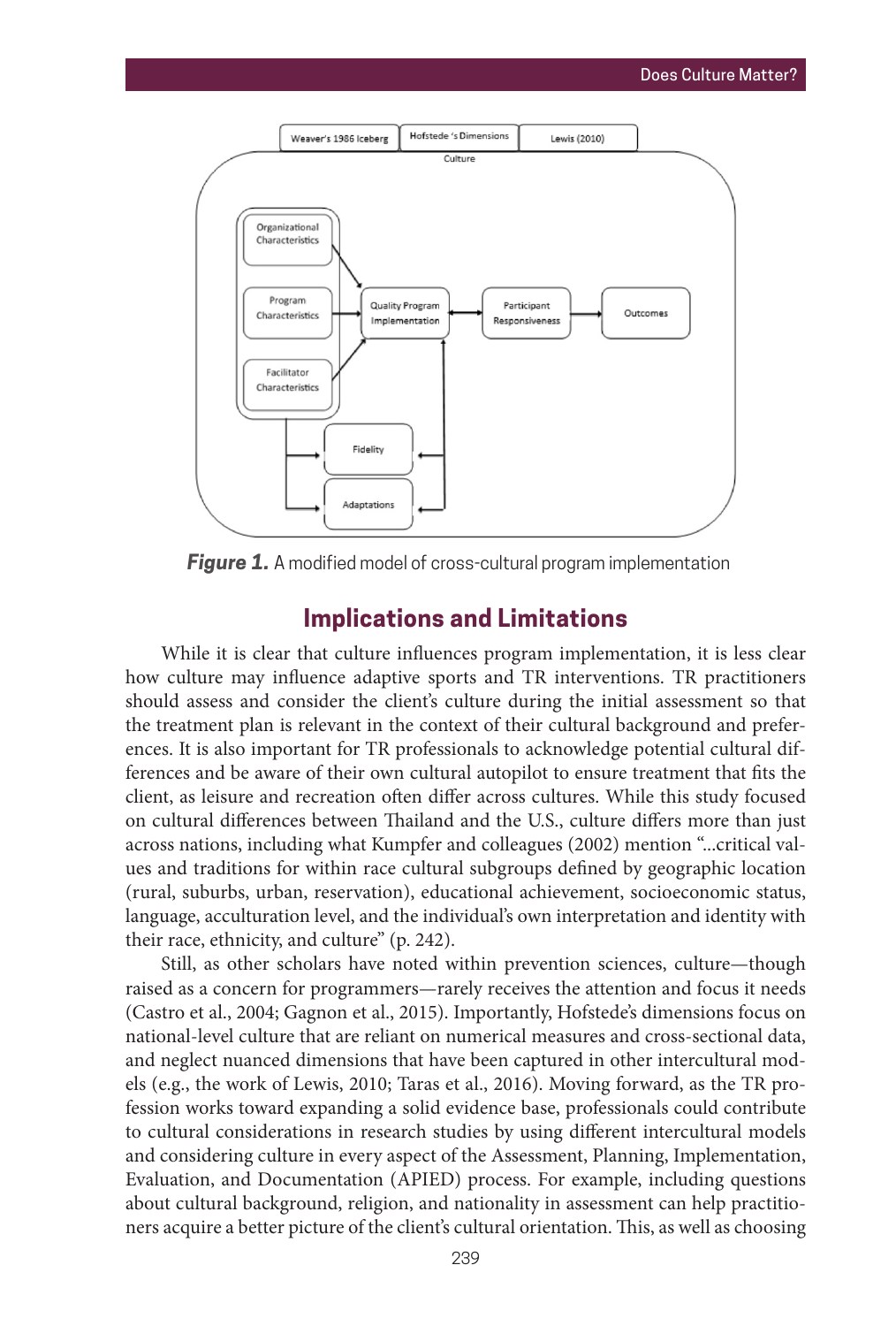culturally relevant programs and considering cultural nuances throughout treatment, can address and prevent complex cultural mismatches in order to maximize outcomes for that client.

There are other limitations to this study that must be noted. This study had a mix of coaches and participants, with varying levels of experience working cross-culturally, or in adaptive sports programs. Aside from cultural interpretations, some coaches had more experience teaching a sport than others, and so this could have impacted how the programming components played out in terms of facilitator characteristics, use of adaptations, and the responsiveness of the participants. Additionally, none of the Thai counterparts or participants were interviewed due to limited time and resources (e.g., reliable translators). As previously mentioned, Thai schools were on break during the program implementation, so participating was already a burden for the Thai counterparts and Thai participants, making the notion of additional in-depth interviews difficult to implement. As a result, the data and interpretations came solely from researchers' observations and interviews with the American facilitators. Thus, misinterpretation of the observed cultural nuances of program implementation may have occurred, a reminder that culture influences the evaluation process as well. Lastly, this study focused on one program in a single cultural context, and the findings should be generalized to other settings with caution.

The value of this study is how it brings to light the importance of culture in designing, planning, and implementing adaptive sports programs. That is, our study found evidence of culture impacting organizational, program, and facilitator characteristics, program adaptations, and participant responsiveness, which indicates the importance of considering culture throughout the development and implementation of international adaptive sport programming. TR professionals should take into consideration the impact that culture could have on how TR programs are run, even if they are not international programs. Culture is complex but influential and must be treated as an important element of any program that is delivered in cross-cultural contexts in order to minimize potential.

### **Conclusions**

Given the increasing diversity of local communities and increased opportunity for programming internationally, it is vital that TR specialists understand and adapt to the cultural needs of participants because the findings of this study suggest that culture influenced all aspects of program implementation quality. For example, program characteristics (e.g., translator competency), facilitator characteristics (e.g, impact of power distance), organizational characteristics (e.g., uncertainty avoidance in relation to communication styles), and community characteristics (e.g, Thai participants' concept of time) were impacted by culture. In light of these findings, the authors propose a modified model for international or cross-cultural program implementation that situates culture more explicitly as a major consideration to any program design, implementation, and evaluation.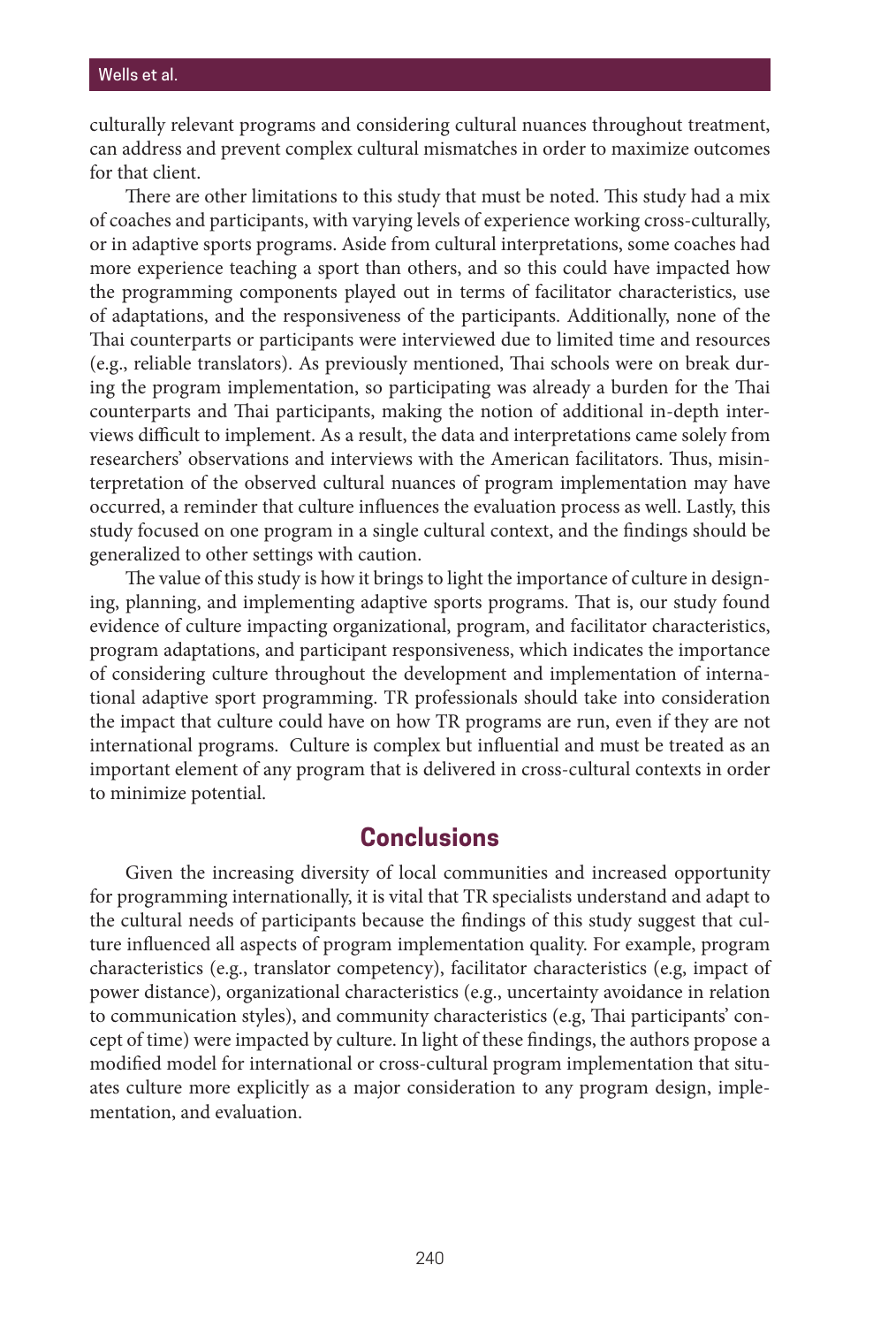# **References**

- Archie-Booker, D. E., Cervero, R. M., & Langone, C. A. (1999). The politics of planning culturally relevant AIDS prevention education for African-American women. *Adult Education Quarterly, 49*(4), 163–175.
- Auyeung, P., & Sands, J. (1996). A cross cultural study of the learning style of accounting students. *Accounting & Finance, 36*(2), 261–274. doi: 10.1111/j.1467-629X.1996. tb00310.x
- Berkel, C., Mauricio, A. M., Schoenfelder, E., & Sandler, I. N. (2011). Putting the pieces together: An integrated model of program implementation. *Prevention Science, 12*(1), 23–33. doi: 10.1007/s11121-010-0186-1
- Boyd, R., & Richerson, P. J. (2005). *The origin and evolution of cultures*. New York, NY: Oxford University Press.
- Braun, V., Clarke, V., Hayfield, N., & Terry, G. (2019). Thematic analysis. In P. Liamputtong (Ed.), *Handbook of research methods in health social sciences* (pp. 843–860). New York, NY: Springer.
- Brittain, I. (2004). Perceptions of disability and their impact upon involvement in sport for people with disabilities at all levels. *Journal of Sport and Social Issues, 28*(4), 429–452. doi: 10.1177/0193723504268729
- Caddick, N., & Smith, B. (2014). The impact of sport and physical activity on the wellbeing of combat veterans: A systematic review. *Psychology of Sport and Exercise, 15*, 9–18. doi: 10.1016/j.psychsport.2013.09.011
- Castro, F., Barrera, M., & Martinez, C. (2004). The cultural adaptation of prevention interventions: Resolving tensions between fidelity and fit. *Prevention Science, 5*(1), 41–45. doi: 10.1023/B:PREV.0000013980.12412.cd
- Chang, T. H., Tucker, A. R., Norton, C. L., Gass, M. A., & Javorski, S. E. (2017). Cultural issues in adventure programming: Applying Hofstede's five dimensions to assessment and practice. *Journal of Adventure Education and Outdoor Learning, 17*(4), 307–320. doi: 10.1080/14729679.2016.1259116
- Creswell, J. W., & Creswell, J. D. (2017). *Research design: Qualitative, quantitative, and mixed-methods approaches*. Thousand Oaks, CA: Sage publications.
- Daruwalla, P., & Darcy, S. (2005). Personal and societal attitudes to disability. *Annals of Tourism Research, 32*(3), 549–570.
- Durlak, J. A., & DuPre, E. P. (2008). Implementation matters: A review of research on the influence of implementation on program outcomes and the factors affecting implementation. *American Journal of Community Psychology, 41*(3-4), 327. doi: 10.1007/s10464-008-9165-0
- Esmail, S., Darry, K., Walter, A., & Knupp, H. (2010). Attitudes and perceptions towards disability and sexuality. *Disability and Rehabilitation, 32*(14), 1148–1155. doi: 10.3109/09638280903419277
- Fereday, J., & Muir-Cochrane, E. (2006). Demonstrating rigor using thematic analysis: A hybrid approach of inductive and deductive coding and theme development. *International Journal of Qualitative Methods, 5*(1), 80–92. doi: 10.1177/160940690600500107
- Gagnon, R. J., Frans, N. K., Garst, B. A., & Bumpus, M. F. (2015). Factors impacting program delivery: The importance of implementation research in extension. *Journal of Human Sciences and Extension, 3*(2), 68–82.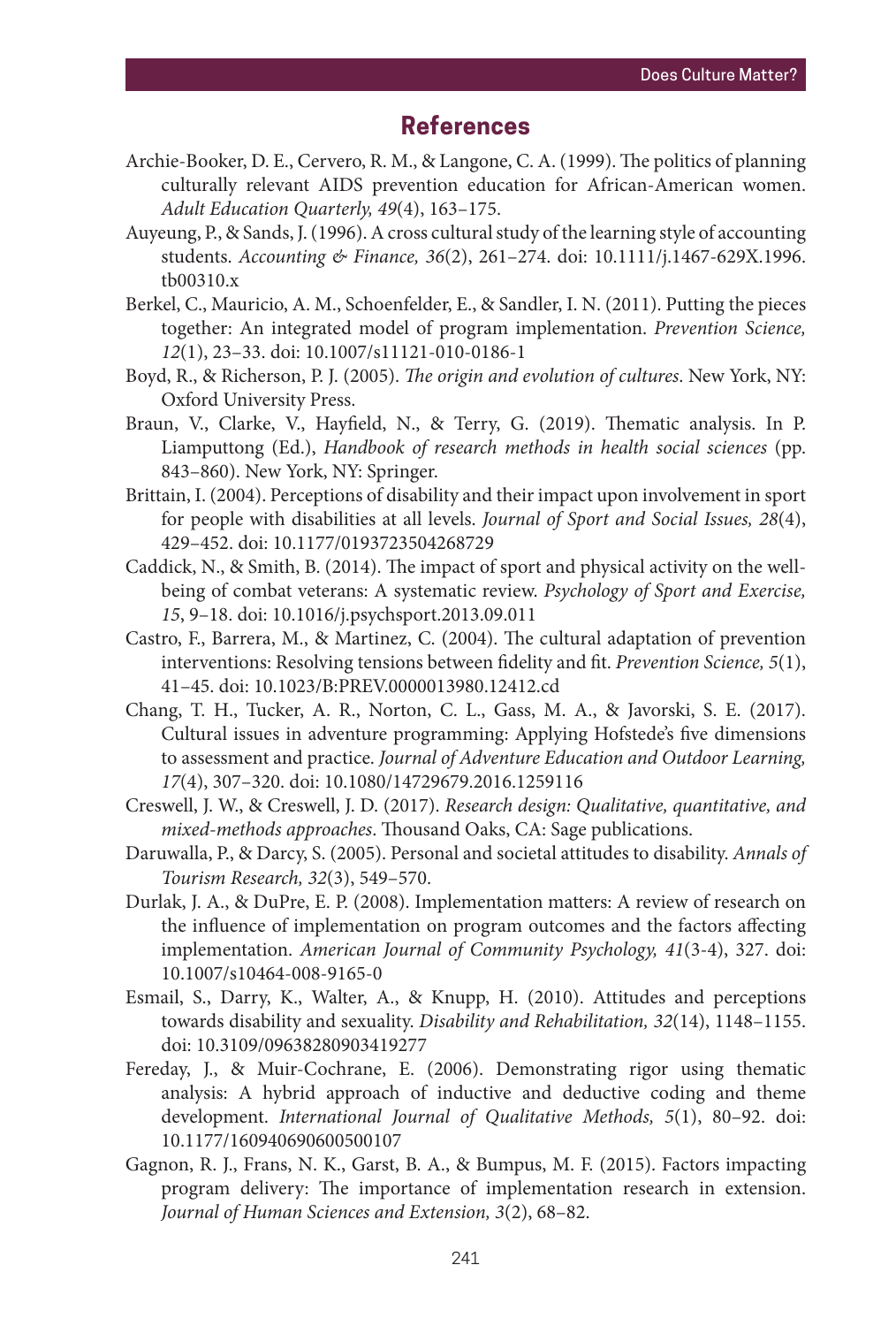#### Wells et al.

- Gunawan, J. (2016). Understanding culture in higher education in Thailand. *Education for Health, 29(*2), 160. doi: 10.4103/1357-6283.188783
- Gutierrez, L., Chadwick, N., & Wanamaker, K. A. (2018). Culturally relevant programming versus the status quo: A meta-analytic review of the effectiveness of treatment of indigenous offenders. *Canadian Journal of Criminology and Criminal Justice, 60*(3), 321–353.
- Hofstede, G. (1980). *Culture's consequences: International differences in work-related values*. Beverly Hills, CA: Sage.
- Hofstede, G. (2011). Dimensionalizing cultures: The Hofstede model in context. *Online Readings in Psychology and Culture, 2*(1), 8. doi: 10.9707/2307-0919.1014
- Hofstede, G., Hofstede G. J., & Minkov, M. (2010). *Cultures and organizations: Software of the mind* (3rd ed.). New York, NY: McGraw-Hill.
- Kensinger, K., Gearig, J., Boor, J., Olson, N., & Gras, T. (2007). A therapeutic recreation program for international refugees in a Midwest community. *Therapeutic Recreation Journal, 41*(2), 148–157.
- Kiuppis, F. (2018). Inclusion in sport: Disability and participation. *Sport in Society, 21*(1), 4–21. doi: 10.1080/17430437.2016.1225882
- Kumpfer, K. L., Alvarado, R., Smith, P., & Bellamy, N. (2002). Cultural sensitivity and adaptation in family-based prevention interventions. *Prevention Science, 3*(3), 241–246. doi: 10.1023/A:1019902902119
- Lastuka, A. & Cottingham, M. (2016). The effect of adaptive sports on employment among people with disabilities. *Disability and Rehabilitation, 38*(8), 742-748. doi: 10.3109/09638288.2015.1059497
- Lewis, R. (2010). *When cultures collide: Leading across cultures* (3rd ed.). Boston, MA: Nicholas Brealey International.
- Lundberg, N. R., Taniguchi, S., McCormick, B. P., & Tibbs, C. (2011). Identity negotiating: Redefining stigmatized identities through adaptive sports and recreation participation among individuals with a disability. *Journal of Leisure Research, 43*(2), 205–225. doi: P10.1080/00222216.2011.11950233
- Marta, J. K., & Singhapakdi, A. (2005). Comparing Thai and U.S. businesspeople: Perceived intensity of unethical marketing practices, corporate ethical values, and perceived importance of ethics. *International Marketing Review, 22*(5), 562–577. doi: 10.1108/02651330510624390
- McSweeney, B. (2009). Dynamic diversity: Variety and variation within countries. *Organization Studies, 30*(9), 933–957. doi: 10.1177/0170840609338983
- Meyer, H. D. (2010). Framing disability: Comparing individualist and collectivist societies. *Comparative Sociology, 9*(2), 165–181.
- Moran, R. T., Harris, P. R., & Moran, S. (2011). *Managing cultural differences* (9th ed.). New York, NY: Routledge.
- Morgan, C., Sibthorp, J., & Browne, L. P. (2016). Moving beyond outcomes: An applied example of implementation evaluation in a youth recreation program. *Journal of Park and Recreation Administration, 34*(4), 66–81. doi: 10.18666/JPRA-2016- V34-I4-7290
- Murphy, N. A., & Carbonne, P. S. (2008). Promoting the participation of children with disabilities in sports, recreation, and physical activities. *Pediatrics, 121*(5), 1057– 1061. doi: 10.1542/peds.2008-0566